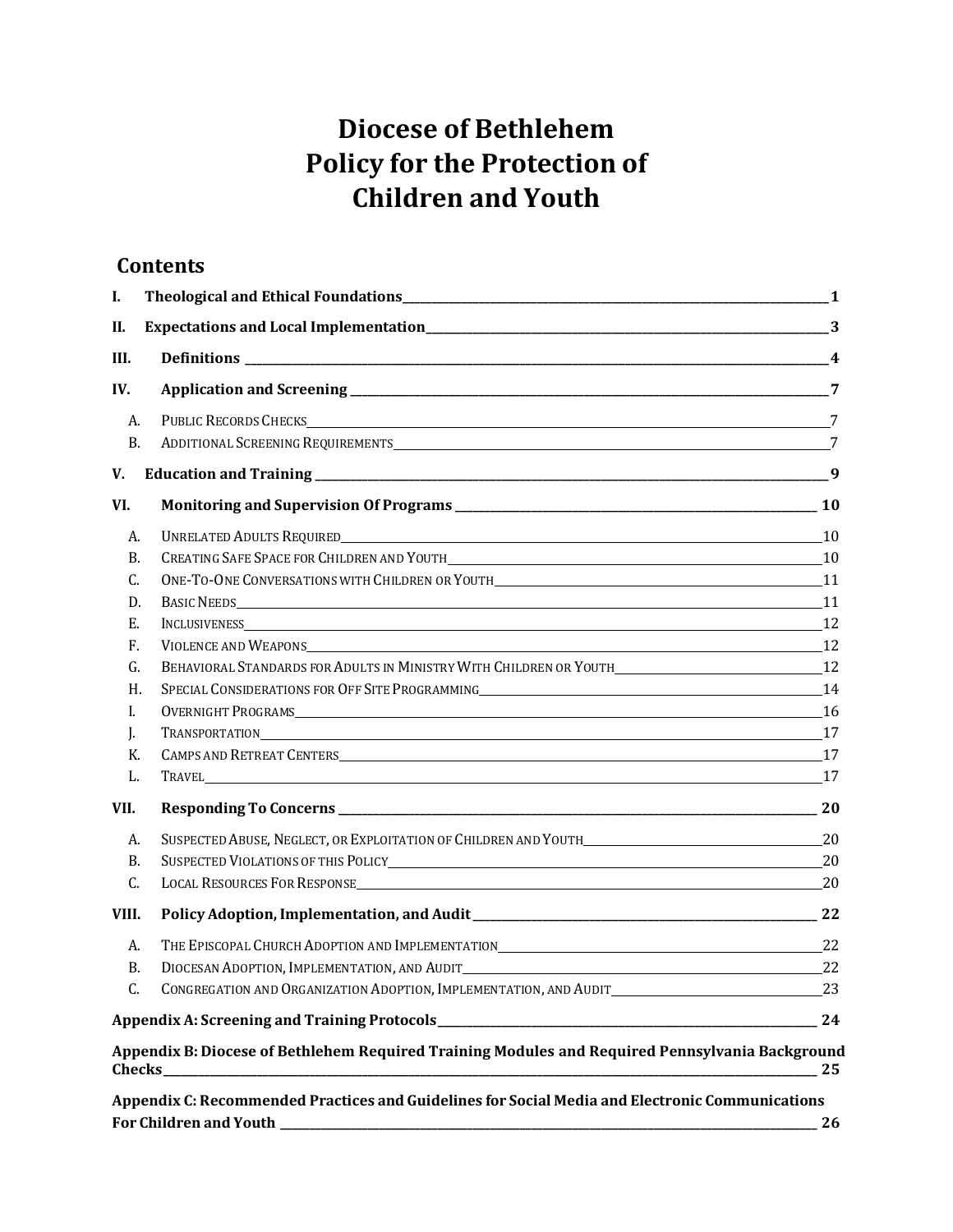## <span id="page-1-0"></span>**I. THEOLOGICALAND ETHICAL FOUNDATIONS**

"And the Word became flesh and dwelt among us, full of grace and truth; we have beheld the Word's glory, glory as of the only Child from God."

— John 1:14 (*An Inclusive Language Lectionary*)

God expressed the fullness of humanity in Jesus of Nazareth, whom we worship as the Word made flesh. To be human is to live with God and the whole of creation in the fullness of freedom and the challenge of responsibility. The pattern of Jesus' life, death, and resurrection resonates unreservedly with God's call to perfect freedom and responsibility.

In baptism, God, speaking through the Church, claims us in Christ. We become, in Christ, the community of God's final purpose: justice and peace, love and plenty for the whole creation. This new community lives in Eucharistic fellowship with God and Creation, as a sign and instrument of God's reconciling purpose in the world.

The Church is called to embody and advance God's mission. Ministry is the vocation of the whole community: laypersons, deacons, priests, and bishops who together represent Christ and the Church in the world.

The obligation to seek and serve Christ in all persons and to respect the dignity of every human being is binding for all the baptized. The authority with which *leaders* ordained persons and adults who minister with minors *(children* and *youth),* and youth in leadership roles — are entrusted, creates an inherent power imbalance in the *pastoral relationship*. This power imbalance derives from the leadership role and, in the case of clergy, the symbolic authority of an ordained person. Christian leadership is intended to provide occasions for guidance and grace, and its abuse is always and unequivocally wrong.

Ministry involves a necessary tension between a Gospel-based integrity and a Gospelbased intimacy as modeled by the life of Christ. A rigid adherence to a system of rules leads to an unproductive legalism. Yet, without the framework of the law, the intimate relationships into which Christ calls us risk distortion and harm. All the people of God are called to minister attentively within this tension. These policies are intended to provide a pattern for attentive practice of ministry.

This document is a statement for the Episcopal Church and the Diocese of Bethlehem, setting forth expectations for its leaders in their relationships with children and youth. The purpose of these policies is to foster the highest standards of behavior in ministry settings. The document includes: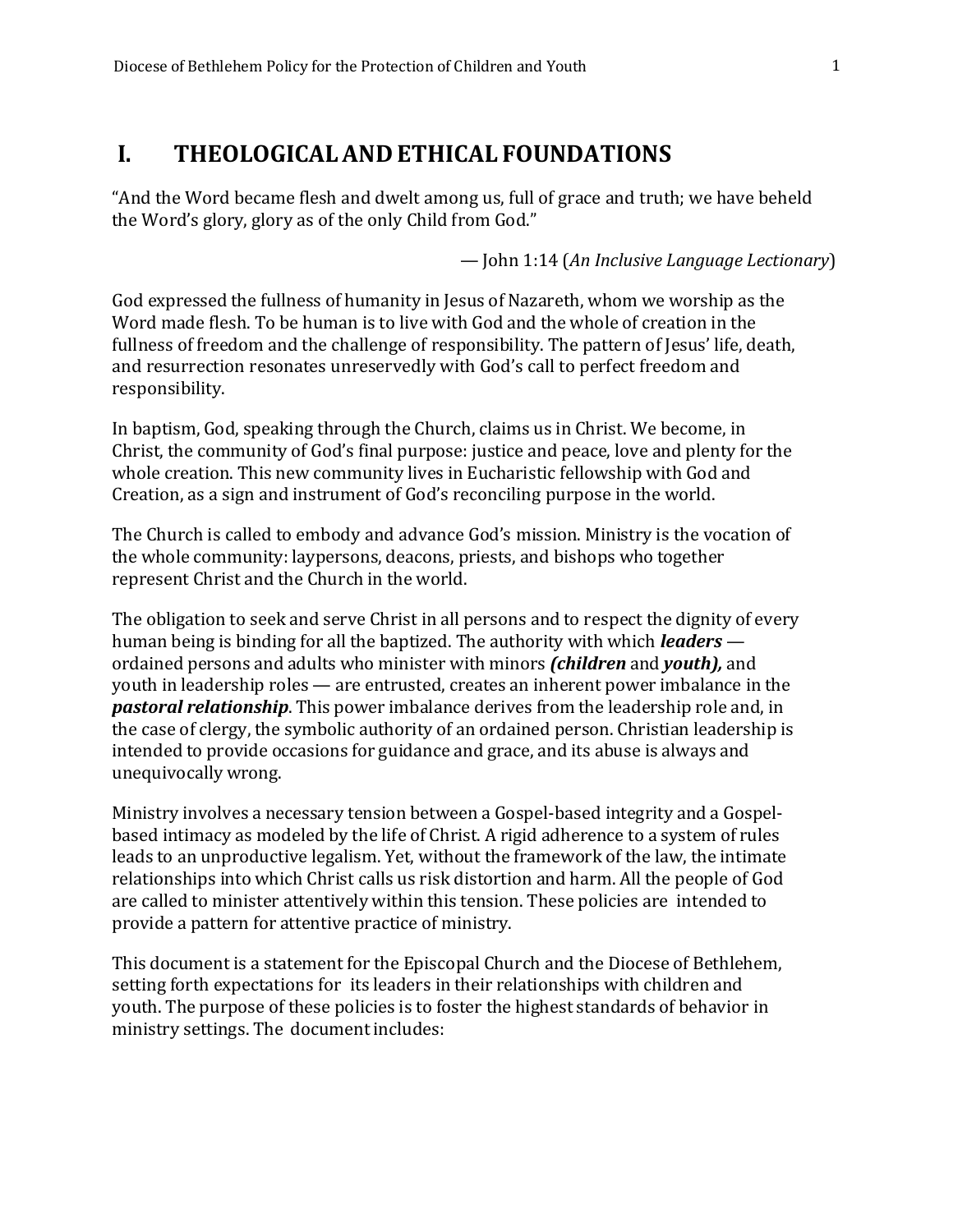- *Screening and Training Protocols* [\(Appendix](#page-23-0) A), which explains the level of screening and training required before engaging in ministry with children and youth;
- A description of requisite training required by the Diocese of Bethlehem that is specialized and tailored to ministry role and function; [\(Appendix](#page-23-0) B).
- Behavioral standards designed to ensure that children and youth and all who engage in ministry with them are treated with dignity and respect in all settings; and
- *Recommended Practices and Guidelines for Social Media and Electronic Communications* [\(Appendix](#page-24-0) C).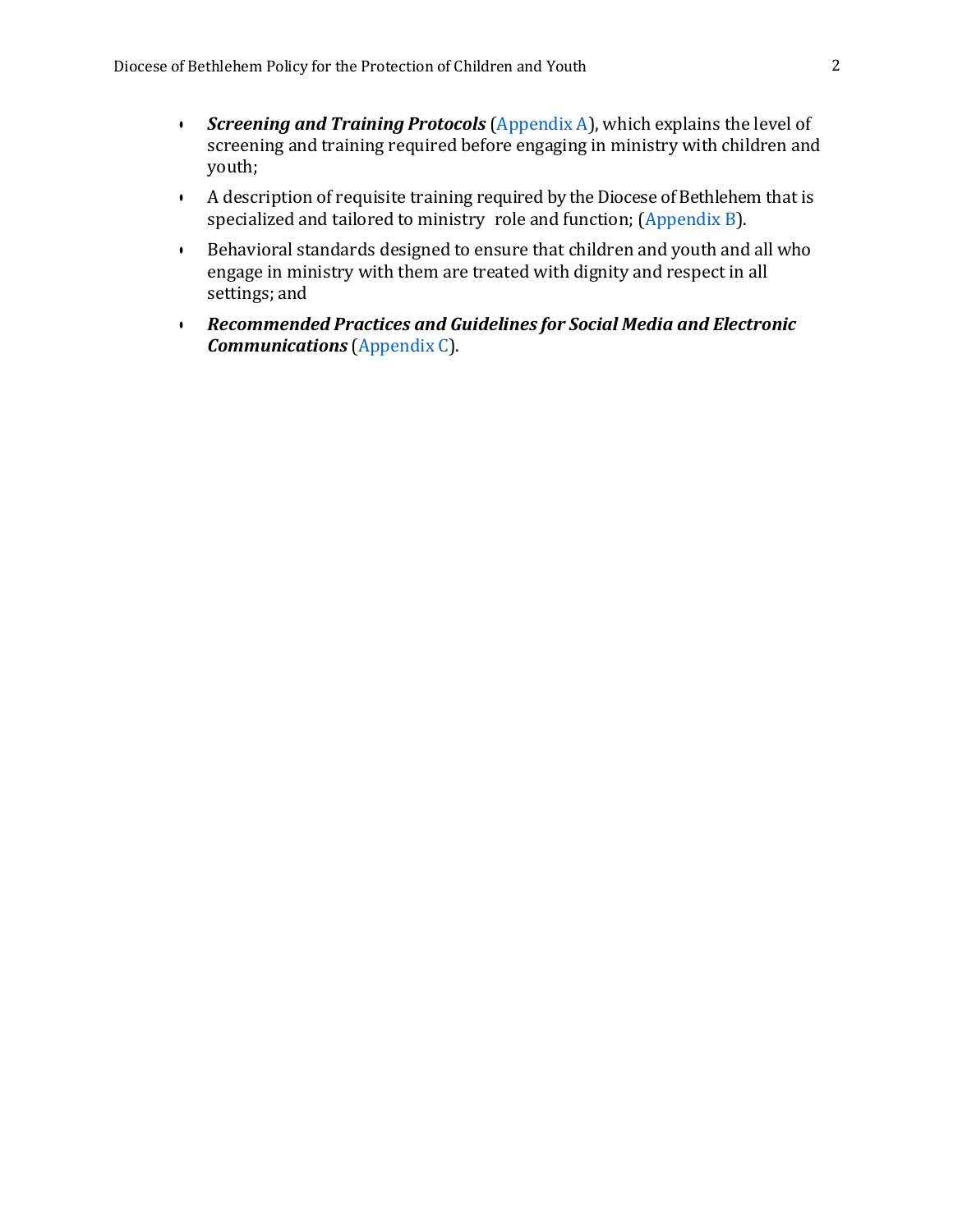## <span id="page-3-0"></span>**II. EXPECTATIONSAND LOCAL IMPLEMENTATION**

This policy sets forth statements of general expectations and guidelines of behavior for ordained and lay people in the church when engaged in ministry with children and youth. This policy is mandated for all such activities sponsored by every congregation, institution, organization, school, and agency of the Diocese of Bethlehem. The purpose of these policies is to create safe and welcoming space for all children and youth in our communities and those engaged in ministry with children and youth and to prevent sexual abuse.

This policy presents best practices for creating such safe space. Circumstances in many localities may make some of these best practices difficult to implement or even unworkable. Any entity with the diocese may make additions or revisions in developing local policy so long as they meet or exceed the requirements of these policies. This requires that local leadership understand this policy thoroughly enough to make appropriate judgments about local circumstances. Any such additions or revisions must be submitted in writing for the approval of the bishop. No provisions may be omitted from a local policy.

Church governing bodies and all leaders should understand these policies and all local requirements thoroughly enough to make appropriate judgments, and should consult with the Office of the Bishop when unanticipated situations arise.

*No policy can foresee every possible circumstance to which it may be applied. Whenever applicable, questions of civil, criminal, and/or ecclesiastical discipline and employment offenses should be addressed with the relevant authorities immediately. Please contact the Office of the Bishop for consultation and resourcesif assistance is needed.*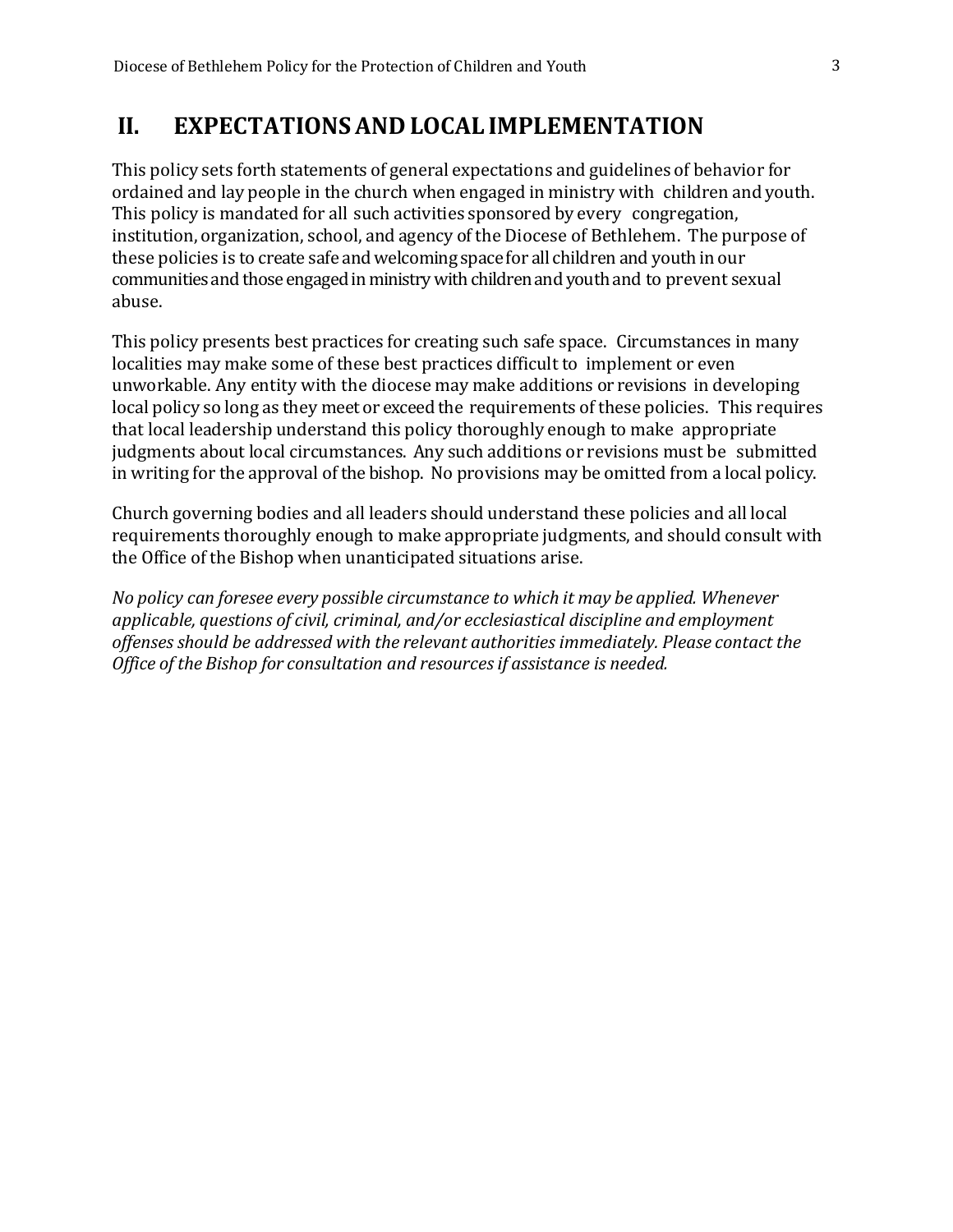## <span id="page-4-0"></span>**III. DEFINITIONS**

*NOTE: These definitions reflect our understanding of terms describing gender identity and sexuality, which are evolving as these model policies are being written.*

**Adult**: Anyone who is 18 years or older and not in high school *(see footnote to youth on page 6)*.

**Bullying**: Behavior that intimidates, humiliates, offends, degrades, or harms another person, whether verbal, psychological, social, physical, or otherwise.

**Child**: Anyone under the age of 12 years *(see footnote to youth on page 6)*.

**Child Protective Services:** A social services program provided by state and local governments serving children and their families who are in need of assistance. Child Protective Services receive and investigate reports of suspected abuse, neglect, and exploitation.

**Cisgender**: An adjective describing a person whose sense of personal identity and gender corresponds with their gender or sex assigned at birth. This is an evolving term, as our understanding and language around gender identity and sexuality expands and matures.

**Gender Non-Binary**: An umbrella term for people who identify their gender as neither male nor female. These people might identify as both ("bigender"), neither ("agender"), a mix between the two ("genderfluid"), or they can be unsure of their gender ("genderqueer"). This is an evolving term, as our understanding and language around gender identity and sexuality expands and matures.

**Intake Officer**: The person(s) designated by each diocese to receive information regarding an offense for which a member of the clergy may be held accountable under *Title IV of the Constitution and Canons of The Episcopal Church,* which sets out the disciplinary process for clergy. Anyone may contact an Intake Officer to report concerns.

**Leader:** A person, adult or youth, who, for the benefit of another, engages in ministry without responsibility for oversight of others engaged in that same ministry. Examples include Sunday school teachers, camp counselors, and program team.

**LGBTQ+:** An acronym for Lesbian, Gay, Bisexual, Transgender, Queer/Questioning, and others. It refers to people whose gender identities vary from their gender or sex assigned at birth, or whose sexual orientations differ from the heterosexual majority. The "+" is an effort to include additional gender identities. This is an evolving term, as our understanding and language around gender identity and sexuality expands and matures.

**Mandated Reporter**: A person who is required by state law to report reasonable suspicions of abuse, neglect, and/or exploitation of vulnerable populations to the appropriate state agency. State laws vary greatly. Generally, state law mandates that either all adults or adults in certain professions report suspected abuse of children and/or youth.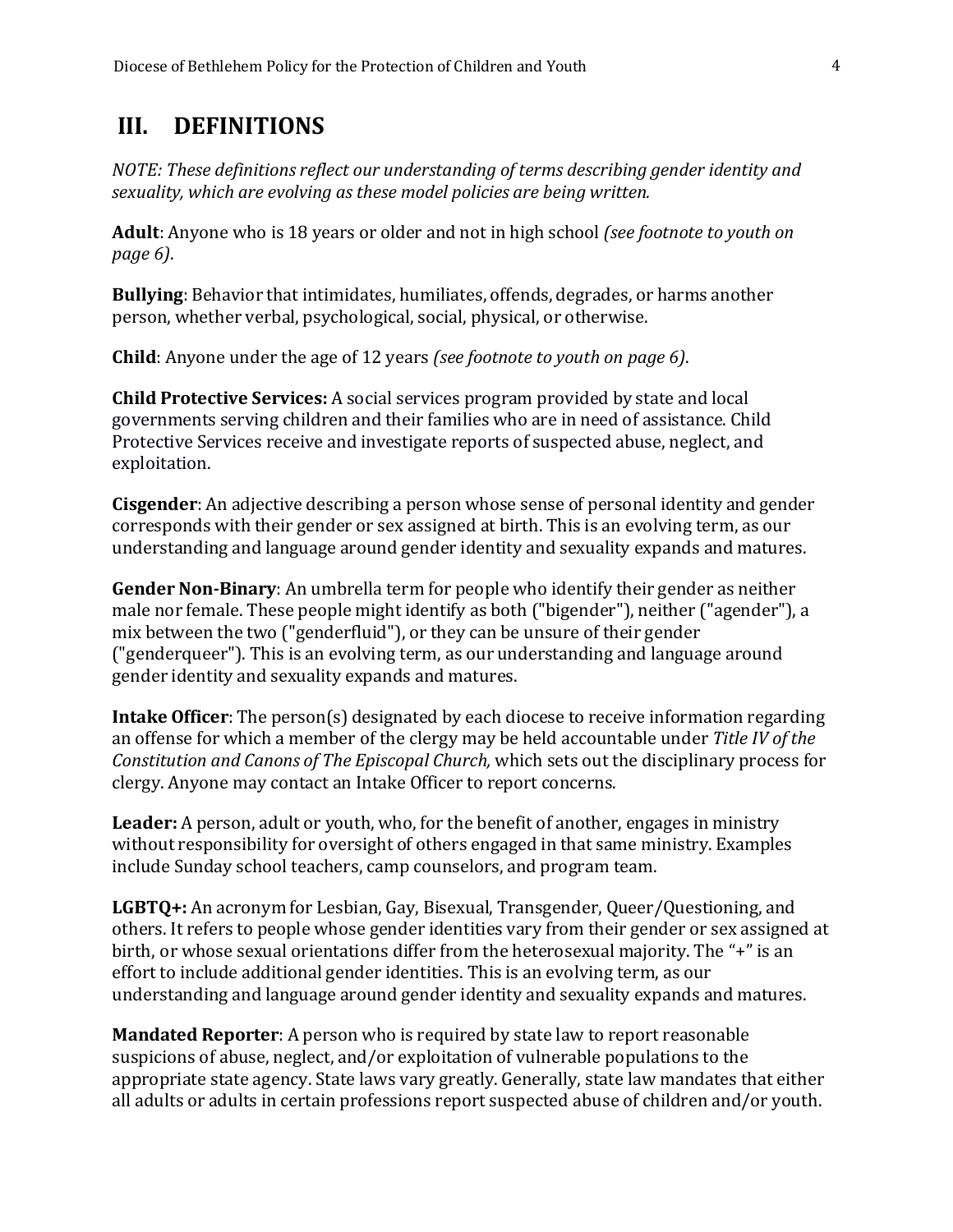It is imperative to know the requirements of applicable state laws. Typically, individuals who are not mandated to report suspicion of abuse may make a report to the appropriate state agency, even though not legally required to do so.

**Off-Site**: Any location other than the sponsoring Episcopal Church, institution, facility, or campus.

**Organizations:** All institutions for which the diocese or congregations have legal or fiduciary responsibility (examples: diocesan departments, commissions, conference & retreat centers, adult day care centers, retirement communities, religious orders, congregations, schools, etc.).

**Overnight**: Any event that starts on one calendar day and ends on a different calendar day.

**Pastoral Relationship:** Any relationship (1) between a Member of the Clergy and any person to whom the Member of the Clergy provides or has provided counseling, pastoral care, spiritual direction or spiritual guidance, or from whom such Member of the Clergy has received information within the Rite of Reconciliation of a Penitent, or (2) between a lay minister and any person to whom the lay minister is offering prayer, ministry, and/or any person from whom the lay minister has received sensitive, personal, or confidential information in the course of offering ministry.

**Programs**: Official activities and programs sponsored by The Episcopal Church and its provinces, dioceses, and congregations (examples include: The Episcopal Youth Event, Provincial Youth Events, Happening, Teens Encounter Christ, pilgrimages, mission experiences, New Beginnings, camp programs, Acolyte Festival, etc.).

**Public Records Check:** A search of documents and data available to the public including criminal and civil court records, credit reports, and driving records from the department of motor vehicles. Typically, such searches are conduct by a third party with expertise in this area.

**Responsible Person**: The person designated as being accountable for compliance with this policy for an event or program.

**Sacramental Use:** Consecrated or unconsecrated wine used in the setting of Eucharist.

**Sexual misconduct:** A broad term encompassing any behavior of a sexual nature that is committed without consent or capacity for consent or by force, intimidation, coercion, or manipulation. Sexual misconduct can be committed by a person of any gender, and it can occur between people of the same or different gender.

**Supervisor**: A person who has oversight responsibilities for a ministry program and/or Leaders in a ministry program.

**Title IV**: A section of the *Constitution and Canons of The Episcopal Church* pertaining to clergy professional standards, accountability and ecclesiastical discipline.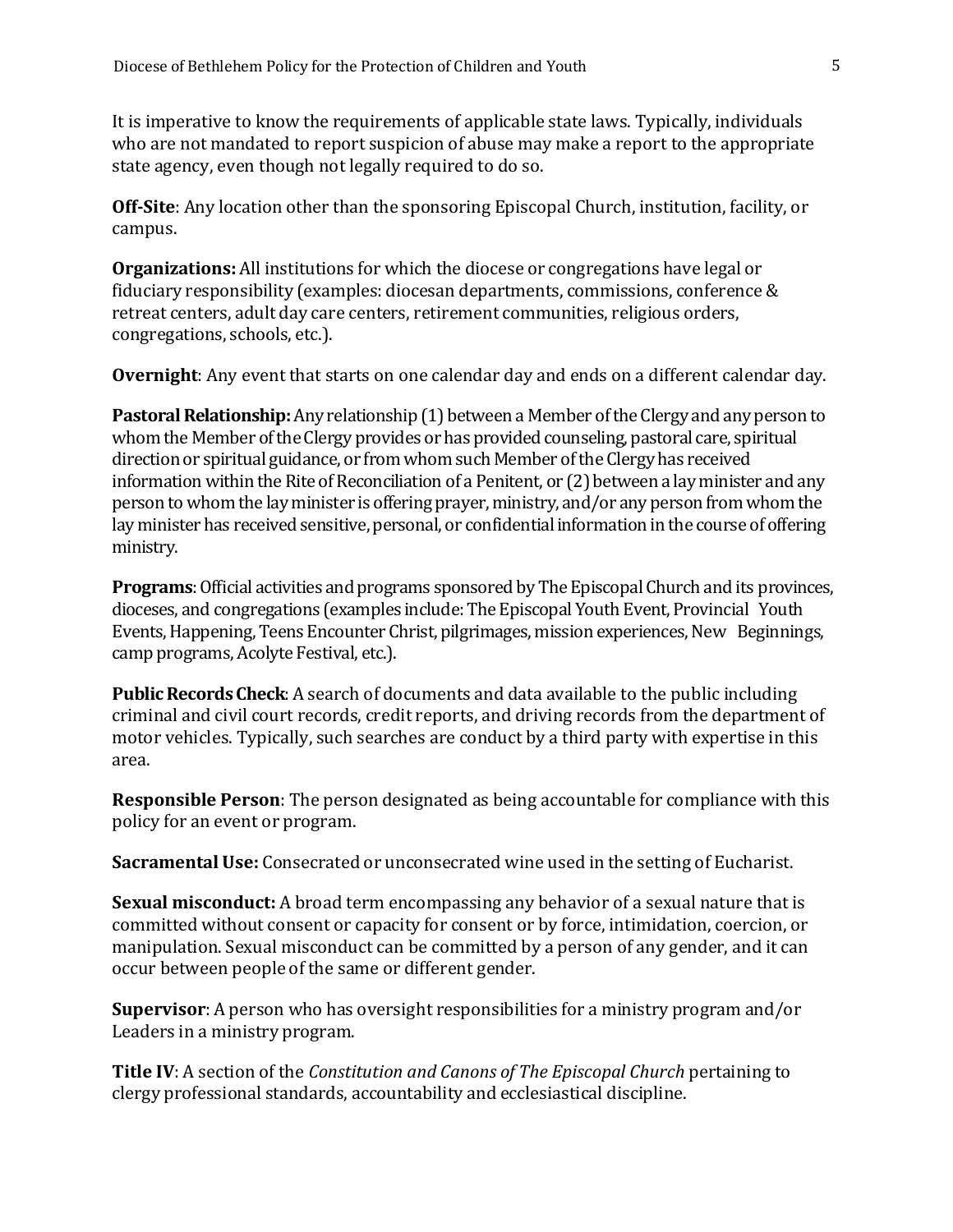**Transgender**: An adjective describing a person whose sense of personal identity and gender does not correspond with the gender or sex assigned to them at birth. This is an evolving term, as our understanding and language around gender identity and sexuality expands and matures.

**Training**: Organized activity designed to provide information and/or instructions to strengthen and enhance the recipient's understanding, capacity, and exercise of ministry.

- **Universal Training**: A standard of training that will foster a culture of safety and inclusion for all people that includes a broad overview of issues of vulnerability, power, and healthy boundaries. This training is designed to equip all people to live out their Baptismal Covenant.
- **Specialized Training**: A standard of additional training that equips people who participate in or have oversight responsibility for ministries. In addition to Universal Training, a person will have access to training that is specialized and tailored to their role and ministry function.

**Youth**: Anyone who is at least 12 years old, but not yet 18 years old. A youth may also be an individual who is 18 years old or older, and still in high school.<sup>1</sup>

 $^{\rm 1}$  Ages established in accordance with generally accepted definitions in the United States. These ages may vary acrossthe wider Episcopal Church.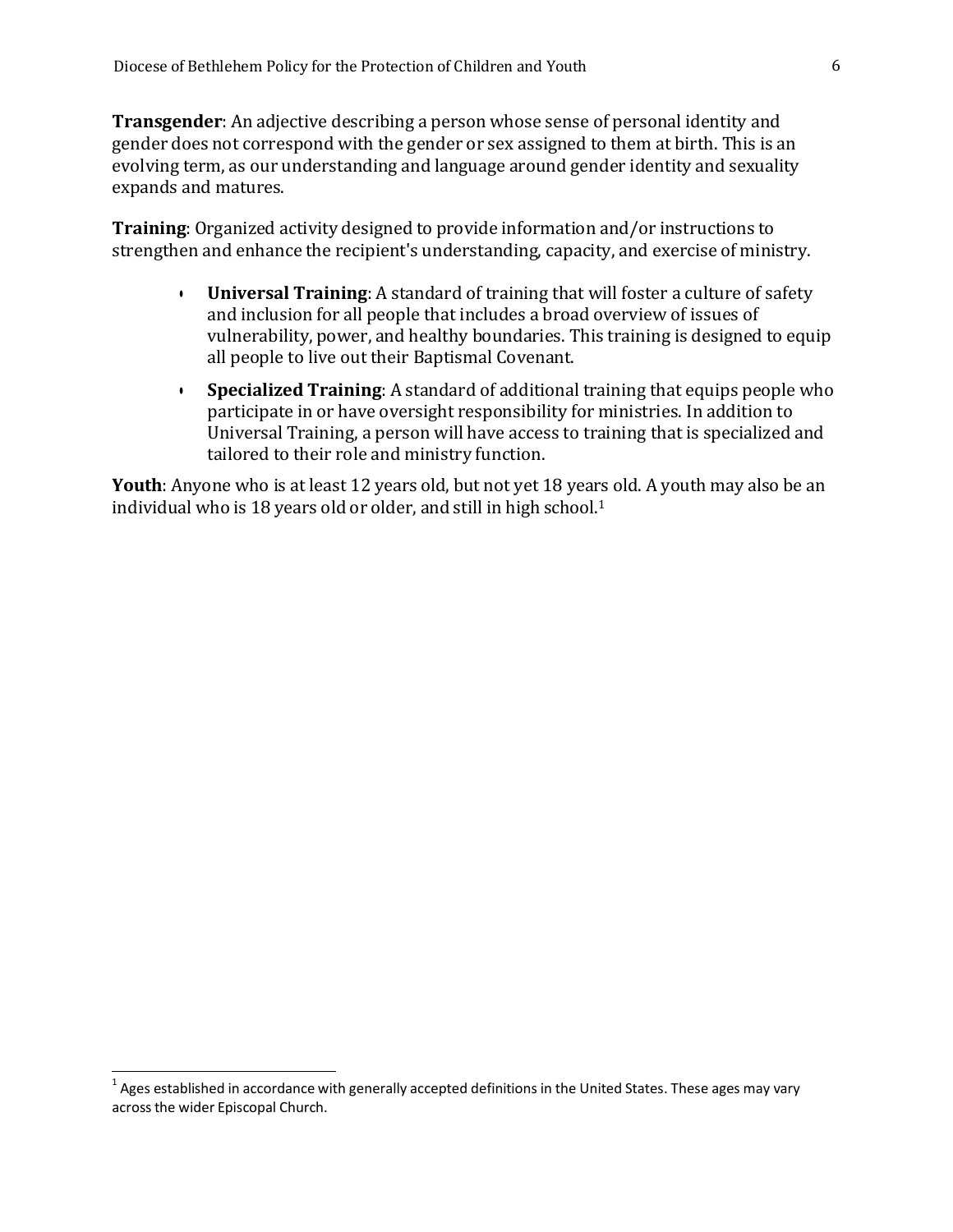## <span id="page-7-0"></span>**IV. APPLICATIONAND SCREENING**

Dioceses, congregations, and other organizations are required to screen all persons according to the standards in the *Screening and Training Protocols* [\(Appendix](#page-23-0) A). For some positions, screening consists only of a Public Records Check. For other positions there are additional screening requirements of a written application, interview, and reference verification.

#### <span id="page-7-1"></span>**A. Public Records Checks**

- Congregations and other organizations shall use a provider approved by the diocese to conduct public records checks. Such checks must be completed before the employee or volunteer begins interacting with children and youth;
- Criminal public records checks shall include all available criminal records and sex offender registries;
- A Department of Motor Vehicles (DMV) records check is needed if transporting children and youth as part of, or an extension of, ministry of the church or for a church-sponsoredevent;
- A credit check is required with check signing authority; and
- Public records checks must be updated at least every five years.

#### <span id="page-7-2"></span>**B. Additional Screening Requirements**

Written application, interview, and reference verification are required before serving in certain roles and ministries as specified in the *Screening and Training Protocols* [\(Appendix](#page-23-0) A). Where required, these components are generally conducted in the following order:

- Submission of a completed written application to serve in a specified role with a clearly defined, written "job description." The application includes verifiable personal information;
- Personal interview;
- Reference verification conducted by congregations and other organizations to verify personal information and check references listed in the application (people who know but are not related to the applicant); and
- Maintenance of these records as described below.

Potential Leaders or Supervisors must be known and active in the congregation for at least six months before engaging in ministry with children and youth, unless they are required to have public records checks and reference checks pursuant to the *Screening and Training Protocols* [\(Appendix](#page-23-0) A).

Dioceses, congregations, and other organizations must keep and maintain all application and screening records secure and confidential in the diocese, congregation's, or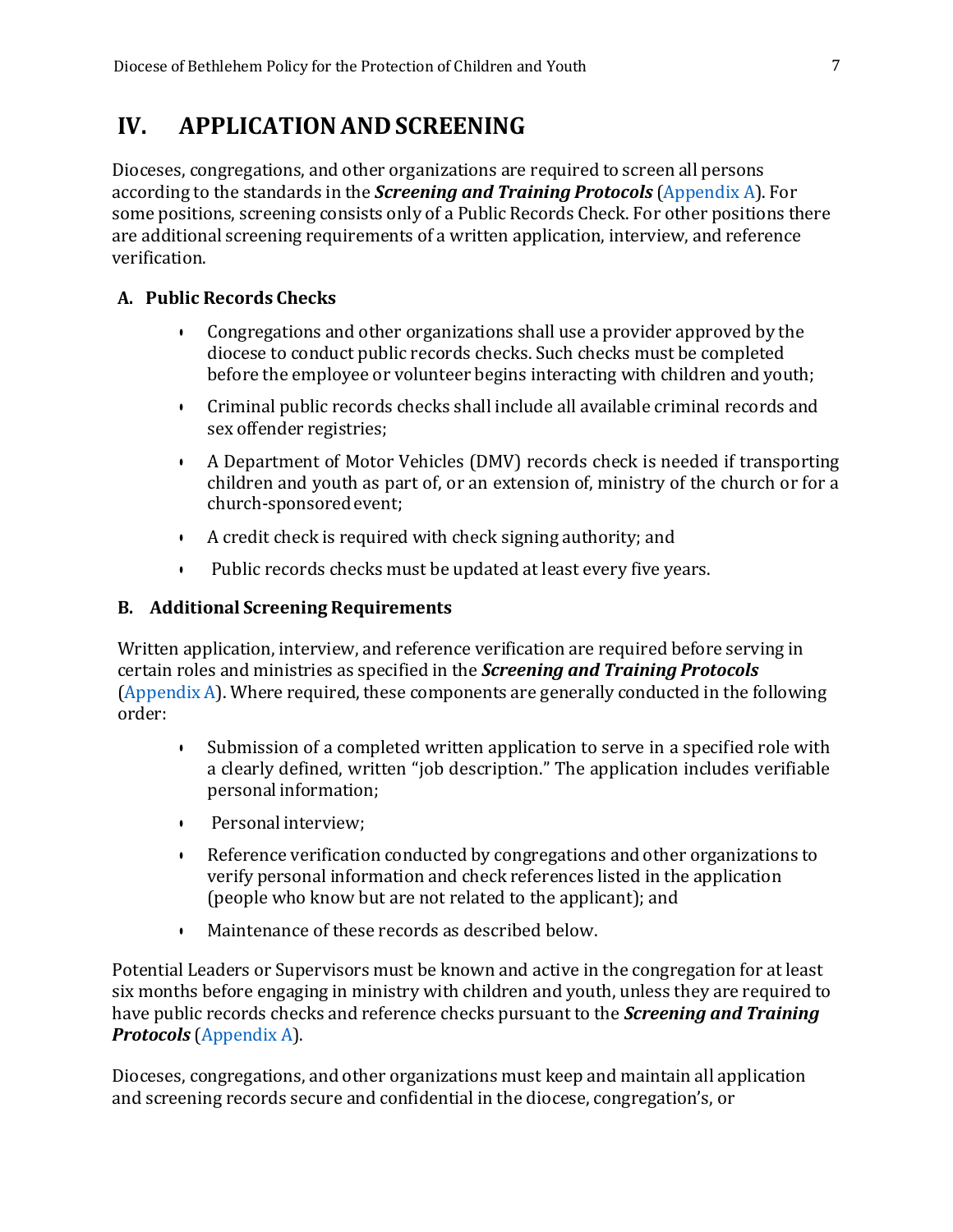organization's office. This includes a signature by each applicant verifying receipt of a copy of this policy, including any local procedures or variations.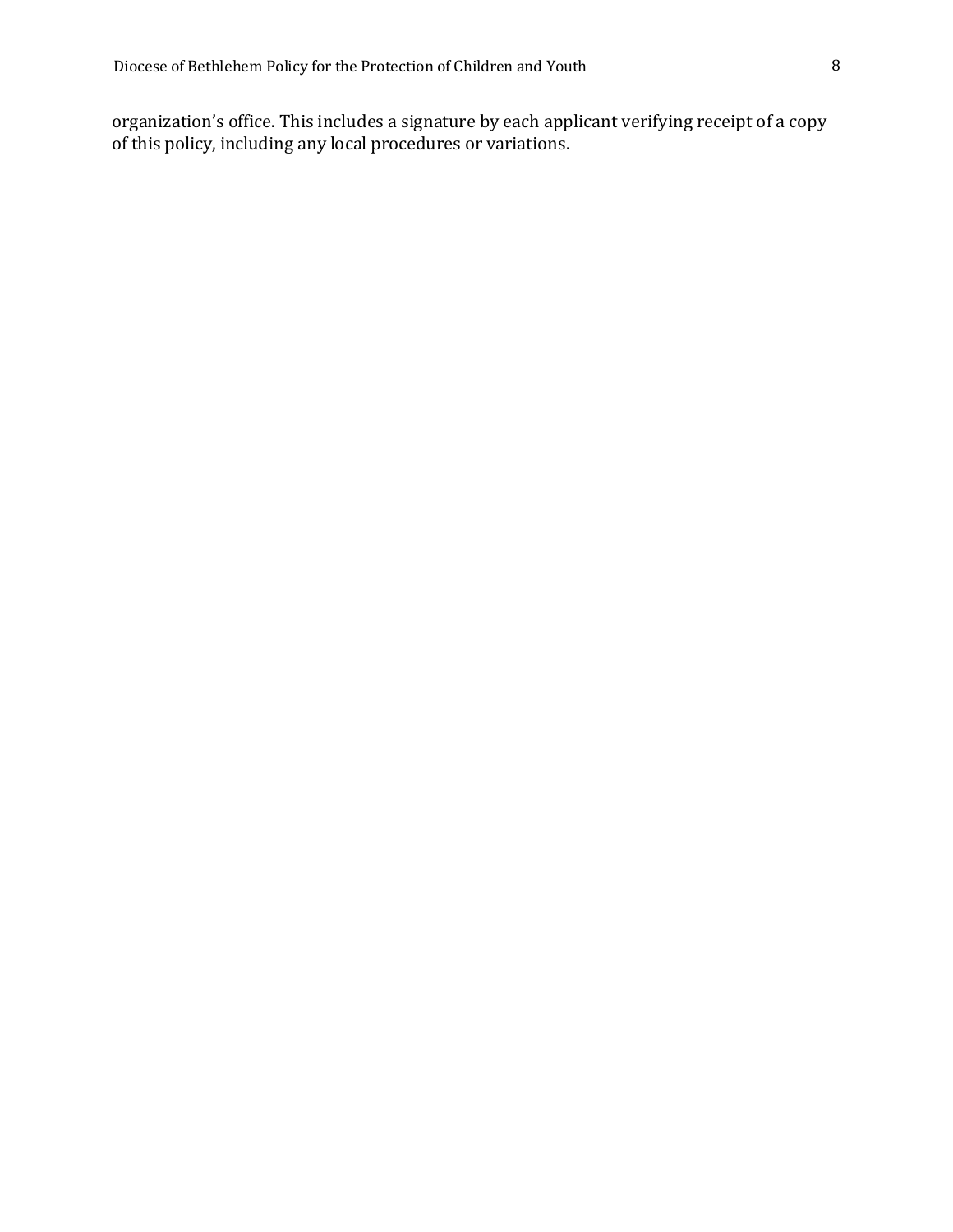## <span id="page-9-0"></span>**V. EDUCATIONAND TRAINING**

Training shall be appropriate to each person's function according to the *Screening and Training Protocols* [\(Appendix](#page-23-0) A).

All Leaders shall have Universal Training that fosters a culture of safety and inclusion for all people and covers a broad overview of issues of vulnerability, power, and healthy boundaries. Universal Training is designed to equip all people to live out their Baptismal Covenant. All members of the Episcopal Church shall have access to this training.

In addition to Universal Training, all Supervisors and those with oversight responsibilities for ministry programs and/or other adults who engage in ministry with children and youth shall have Specialized Training that is tailored to their role and ministry function.

#### **Depending on role and responsibility, Specialized Training should include:**

- Prevention, identification, and response to all forms of abuse and neglect;
- Vulnerability within the pastoral relationship;
- An introduction to gender non-binary;
- The needs of LGBTQ+ children and youth;
- The ways that children and youth can engage in self-advocacy; and
- The needs of differently-abled children and youth.

Certification of training shall be renewed every three years.

Dioceses, congregations, and other organizations with responsibility for programs with services or ministries to children and youth shall keep records sufficient to evidence compliance with this policy.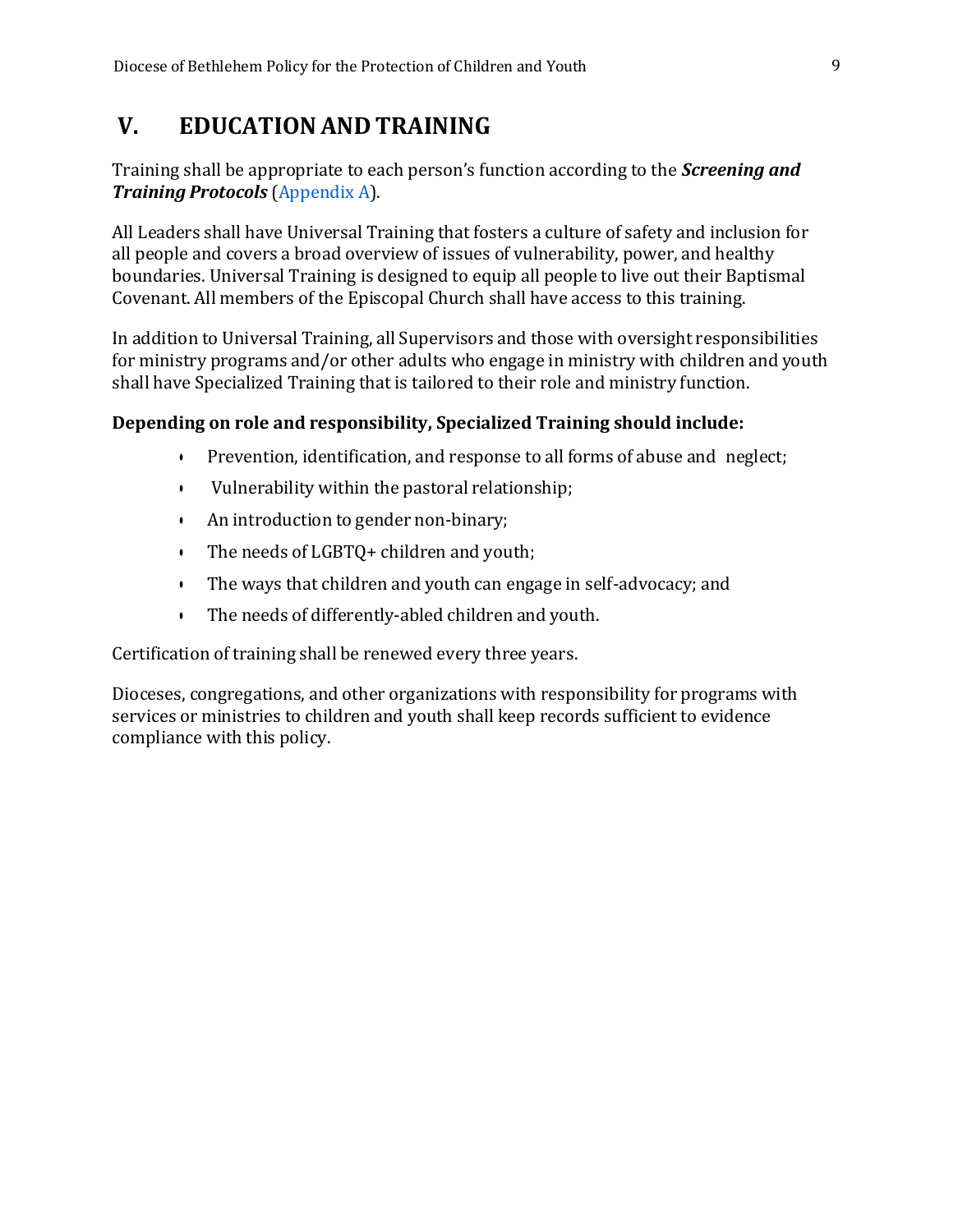## <span id="page-10-0"></span>**VI. MONITORINGAND SUPERVISION OF PROGRAMS**

A Responsible Person shall monitor and supervise the behavior of adults, children, and youth to ensure appropriate behavior and healthy boundaries.

All people who minister to children and youth must have ongoing supervision. Ongoing supervision should consist of regular check-ins by the Supervisor who may be parish clergy or a team leader. Such supervision shall review the scope, accountability, and responsibly of the ministry with the person engaged in the ministry. Each person engaged in such ministry should know who supervises their ministry and how to contact the Supervisor at all times.

Dioceses, congregations, and organizations shall ensure that all people who minister to children and youth receive prior training as to the scope, accountability, and responsibility of the ministry.

Dioceses, congregations, and organizations shall maintain an up-to-date list of persons with their contact information approved to minister to children and youth. This list shall be kept in the organization's office or other place where records are kept.

## <span id="page-10-1"></span>**A. Unrelated Adults Required**

There shall be at least two unrelated adults (at least two years older than the eldest participant) present at ministry settings and events designed for children and youth. If unanticipated circumstances result in an adult being alone with children or youth, that adult shall report those circumstances to the Supervisor, clergy in charge, senior warden, or Responsible Person as soon as possible.

Only one adult may be sufficient in well-monitored, visually accessible program space on the church grounds, such as a Sunday School classroom, provided that another adult can maintain visual contact with the adult program leader. This can be accomplished by designating an individual to conduct frequent random checks of classrooms and unlocked spaces throughout the building(s). These exceptional circumstances must be specifically described in a written document and approved by the governing body of the congregation. See also sections on *Overnight Programs* [\(Section](#page-16-0) VI, I) and *Transportation* [\(Section](#page-17-0) VI,  $J$ ).

## <span id="page-10-2"></span>**B. Creating Safe Space for Children and Youth**

To create a safe space, it is necessary to anticipate and avoid circumstances in which children and youth are exposed to inappropriate consumables, materials, unmonitored adult contact, or unsupervised peer contact.

For example:

• **Alcoholic beverages**. Alcohol(sacramental or otherwise) shall not be stored in publicly accessible areas of the church buildings.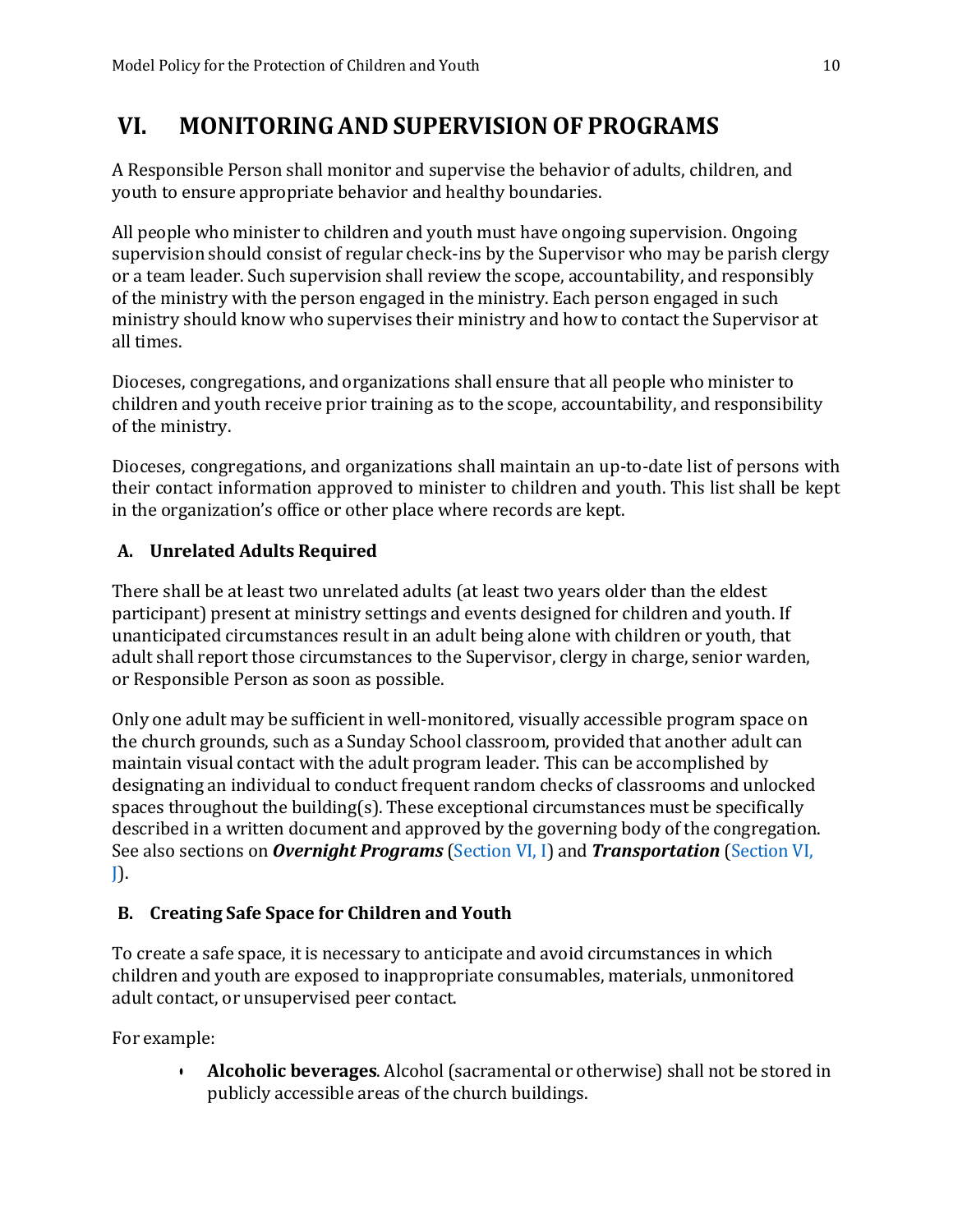- **Computers and electronic devices.** Children and youth shall have adequate supervision when using electronic devices belonging to dioceses, congregations, and other organizations. Devices shall have adequate password protection. Each user shall have their own account and password. See *Recommended Practices and Guidelines for Social Media and Electronic Communications* [\(Appendix](#page-24-0) B).
- **Persons with keys and access to locked spaces***. Anyone with keys or electronic access* to church buildings shall meet all the requirements for screening and training according to the *Screening and Training Protocols* [\(Appendix](#page-23-0) A).
- **Unused spaces.** Spaces not in use should not be readily accessible. Given the vast differences in facilities, each diocese, congregation, and other organization should determine how best to meet this standard.

#### <span id="page-11-0"></span>**C. One-to-One Conversations with Children or Youth**

When one-to-one conversations occur between an adult and a child or youth, another unrelated adult is either to be present or capable of visually monitoring the conversation.

Examples include:

- Planned or unplanned on-site conversations can take place in a public location, away from where others can hear but in view of other adults.
- Planned off-site conversations/meetings can take place in a public place (such as a coffee shop or restaurant) in view of other adults. A Responsible Person shall be informed about the appointment or plans in advance.

Confidentiality cannot be guaranteed if a child or youth discloses a situation pertaining to abuse, neglect, self-harm, or exploitation because of mandatory reporting laws.

Impulsive, secluded or secretive activity, online or in person with children or youth, may foster a high-risk situation, and is therefore to be avoided. See *Recommended Practices and Guidelines for Social Media and Electronic Communications* [\(Appendix](#page-24-0) B).

#### <span id="page-11-1"></span>**D. Basic Needs**

No one is to be deprived of the basic human needs of food, drinking water, shelter, sleep, access to restrooms, safety, and clothing at any event.

Exceptions may be made for programs intended to teach children or youth about poverty, need, and hunger, such as an intentional fasting program. In these cases, children and youth must agree to participate in writing, and parents or guardians must give written permission that includes certification that the youth or child does not have a medical condition that would put the participant at risk by fasting or missing sleep. Participants who wish to withdraw or who are unable to complete the program must have their basic needs met immediately.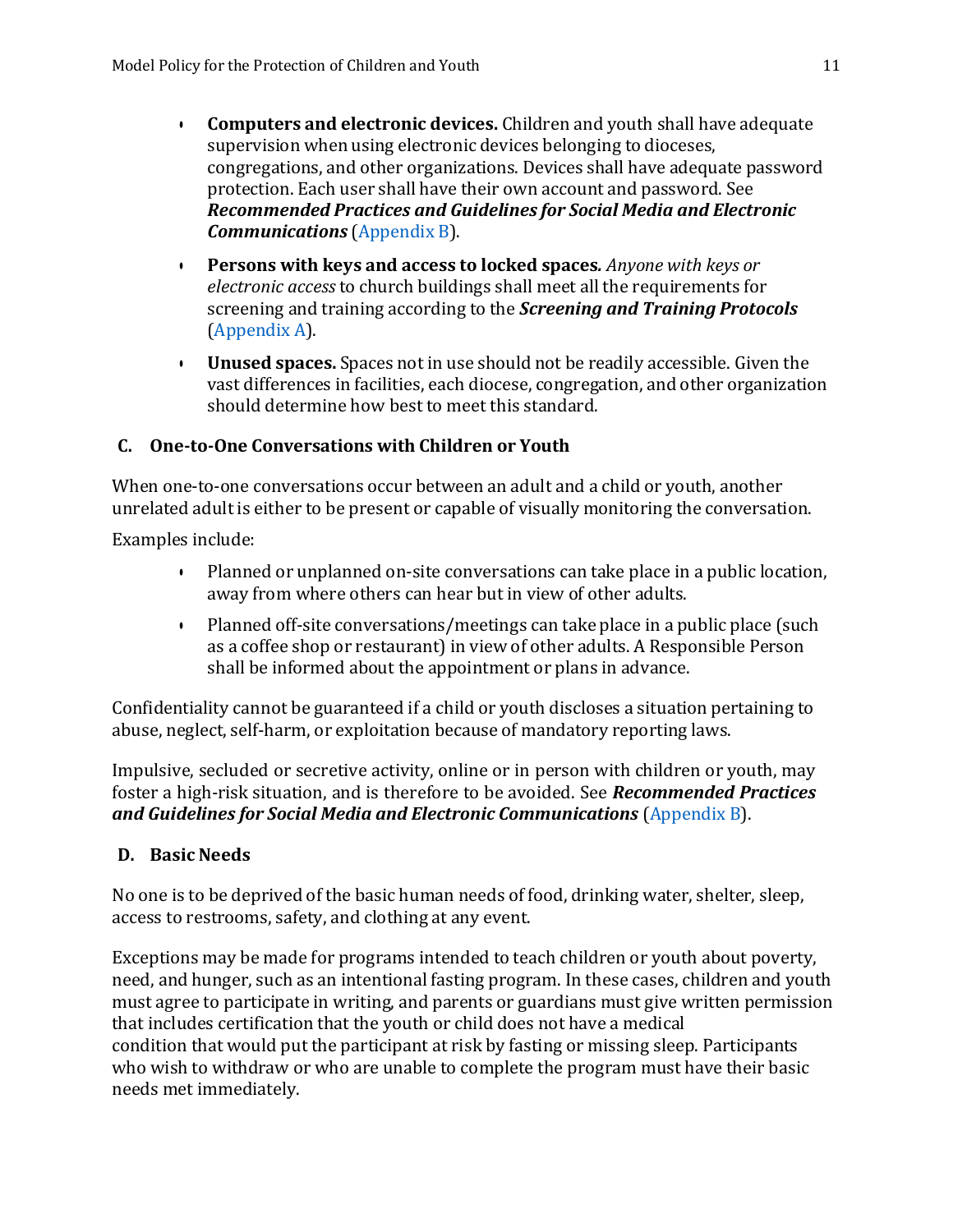#### <span id="page-12-0"></span>**E. Inclusiveness**

No one shall be denied rights, status or access to an equal place in the life, worship, and governance of any program or activity because of race, color, ethnic origin, national origin, marital status, sex, sexual orientation, gender identity and expression, differing abilities, or socio-economic class. To the extent possible, all spaces and settings for programs, activities, and ministry shall be accessible.

The Episcopal Church seeks to support all children and youth by providing reasonable alternative arrangements regardless of state law to address safety and comfort.

Transgender, genderqueer, or gender non-binary children or youth who express the need or desire for increased privacy should be provided with reasonable alternative arrangements. Reasonable alternative arrangements may include the use of a private area, or a separate changing schedule, or use of a single stall restroom. Any alternative arrangement should be provided in a way that protects the child or youth's ability to keep their transgender status confidential. They should not be required to use a locker room or restroom that conflicts with their gender identity.

Safe bathroom/shower facilities will be provided by gender (or specific times will be assigned to the use of a single facility).

Adults should either have separate shower facilities or shower at other times than the youth. Separate dressing facilities should also be provided. See section on *Overnight Programs* [\(Section](#page-16-0) VI, I).

#### <span id="page-12-1"></span>**F. Violence and Weapons**

- No one is to strike, hit, or otherwise physically threaten or harm anyone at any time.
- Bullying of any kind by anyone is prohibited.
- Children and youth shall not have weapons of any kind at any event or program for children or youth. Exceptions to this restriction may be made for camp programs or other specific programs with prior approval.
- Report suspected violations immediately. See *Suspected Violations ofthis Policy* [\(Section](#page-20-2) VII, B).

#### <span id="page-12-2"></span>**G. Behavioral Standards for Adults in Ministry with Children or Youth**

Adults who work with children and youth are expected to model the patterns of healthy relationships that children and youth deserve in all settings. Interactions should meet all requirements outlined above, and adults should be discouraged from initiating a private relationship with any unrelated child or youth from the church away from sanctioned church activities.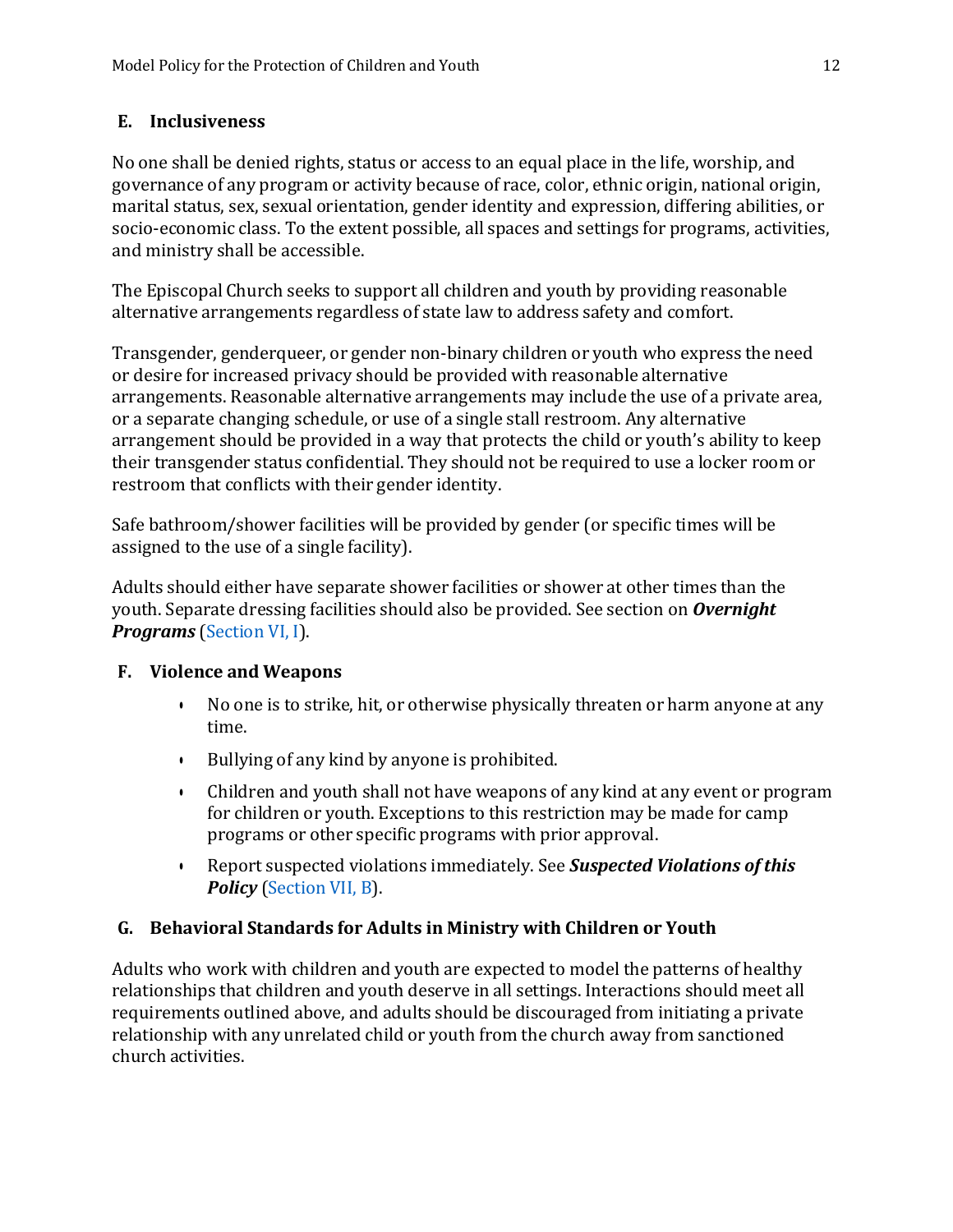#### **DOs**

Adults are encouraged to:

- Have ongoing spiritual practices, which might include: daily prayer, regular participation in corporate worship, and Bible study;
- Spend time with and listen to children and youth, and advocate for their ministry within the Body of Christ;
- Offer appropriate physical expressions of care, which may include:
	- high fives and fist bumps;
	- hand-holding while walking with small children or in prayer;
	- brief touching of shoulders, hands, or arms;
	- "laying on of hands" under appropriate pastoral supervision;
	- brief hugs and arms around shoulders; and
- Model appropriate affection with other adults and be accountable to the community for behavior.

#### **DON'Ts**

Adults shall not under any circumstances:

- Provide children or youth with non-sacramental alcohol, marijuana, drugs, cigarettes, tobacco products, e-cigarettes, vapes, or pornography;
- Arrive under the influence of alcohol, illegal drugs, or misused legal drugs at any children's or youth event or when they are responsible for children or youth at an event;
- Consume non-sacramental alcohol or illegal drugs or misuse legal drugs at any children's or youth event or when they are responsible for children or youth at an event;
- Engage in illegal behavior or permit other adults or children or youth to engage in illegal behavior;
- Engage in any sexual, romantic, illicit, or secretive relationship or conduct with any child or youth; or
- Apart from planned pre-approved educational programs, discuss their own sexual activities, fantasies, or their own use, or abuse of drugs or alcohol with children or youth.

Anyone who suspects a violation of these policies shall take steps as outlined in *Responding to Concerns* [\(Section](#page-20-0) VII).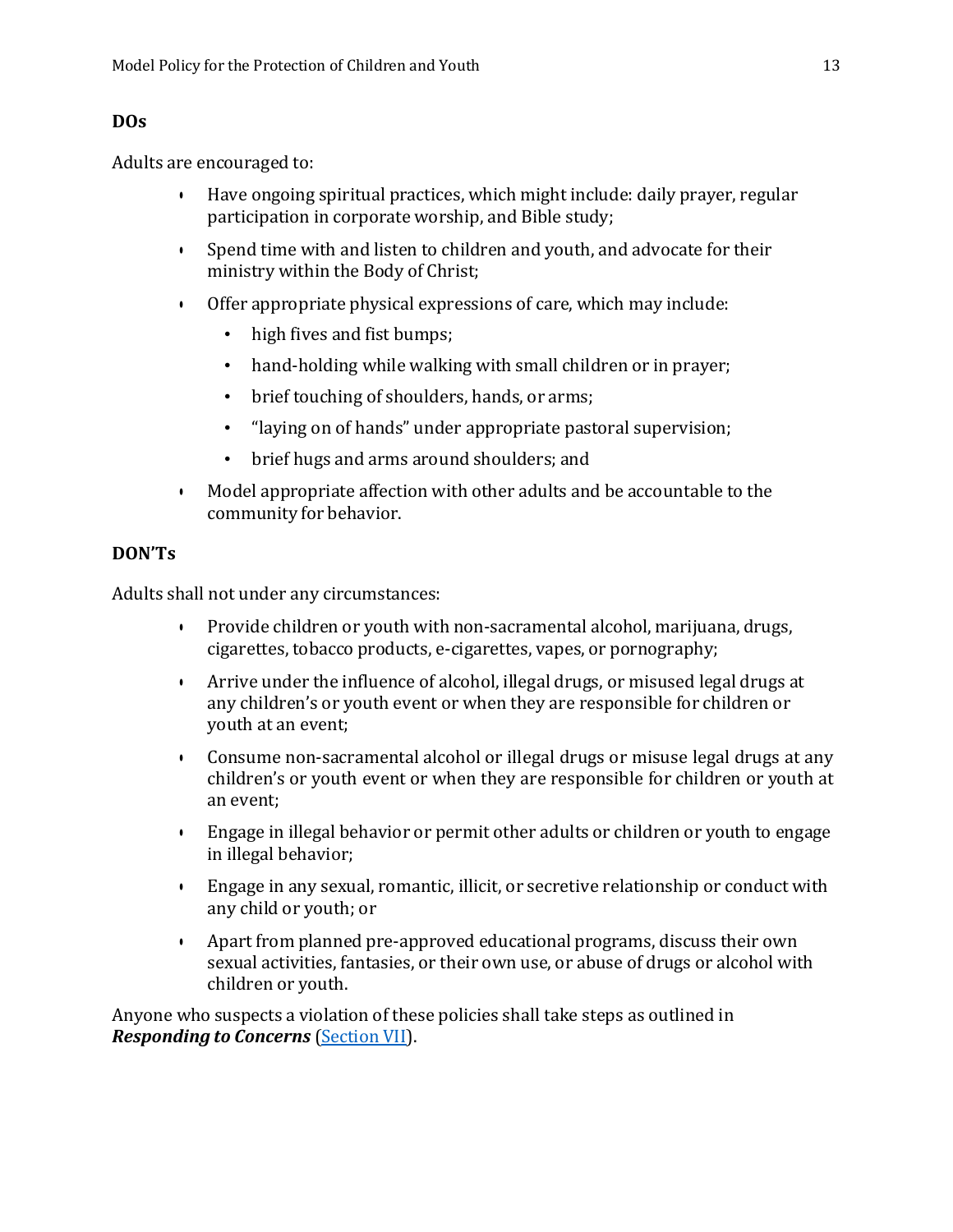#### <span id="page-14-0"></span>**H. Special Considerations for Off-Site Programming**

Off-site programs, trips, and events are a welcome and often necessary means for spiritual, social, and emotional development of children and youth. They also present additional challenges for maintaining best practices for safe and healthy ministry. The expectations for safe space, as described above, should be observed off-site.

In the event of uncertainty about application of the policy, the Responsible Person should contact their Supervisor with the relevant queries.

Because of the unique risks that can't always be anticipated, it is important to obtain permissions and manage documentation as described below.

#### **1. Prior Approvals**

- Prior approval by the governing body and the member of the clergy in charge is required, and that approval shall be reflected in the minutes of the governing body. Diocesan sponsored programs, trips, or events shall receive prior diocesan approval.
- Written parental approval is required prior to viewing any movie, whether offsite or on-site, rated "PG-13" or above, or participating in any conversation or program containing sexually explicit or violent content.
- These same prior approvals are required when the site is a private residence, hosting such events as cook outs, pool parties, progressive dinners, etc.

#### **2. Registration, Waiver, and Release Forms**

- All children, youth, and adults shall complete and sign a registration form and a waiver and release form before participating in any programs. Confidentiality must be preserved with respect to medical and other sensitive information in the forms. Such forms can encompass a program year.
	- There must be a parent/guardian's signature on all release and waiver forms for minors. Please check with your bishop's office concerning whether digital signatures are acceptable in your state.
	- Completed release and waiver forms shall be maintained in a secure location on-site or online. Please check with your bishop's office concerning whether such forms may be saved electronically and the length of time the forms must be saved.
- Permission slips shall be provided for each off-site event and shall be signed by the parent/guardian.
- Prior permission for a minor to be photographed or recorded on film, videotape, audiotape, or other electronic media is required from a parent/guardian.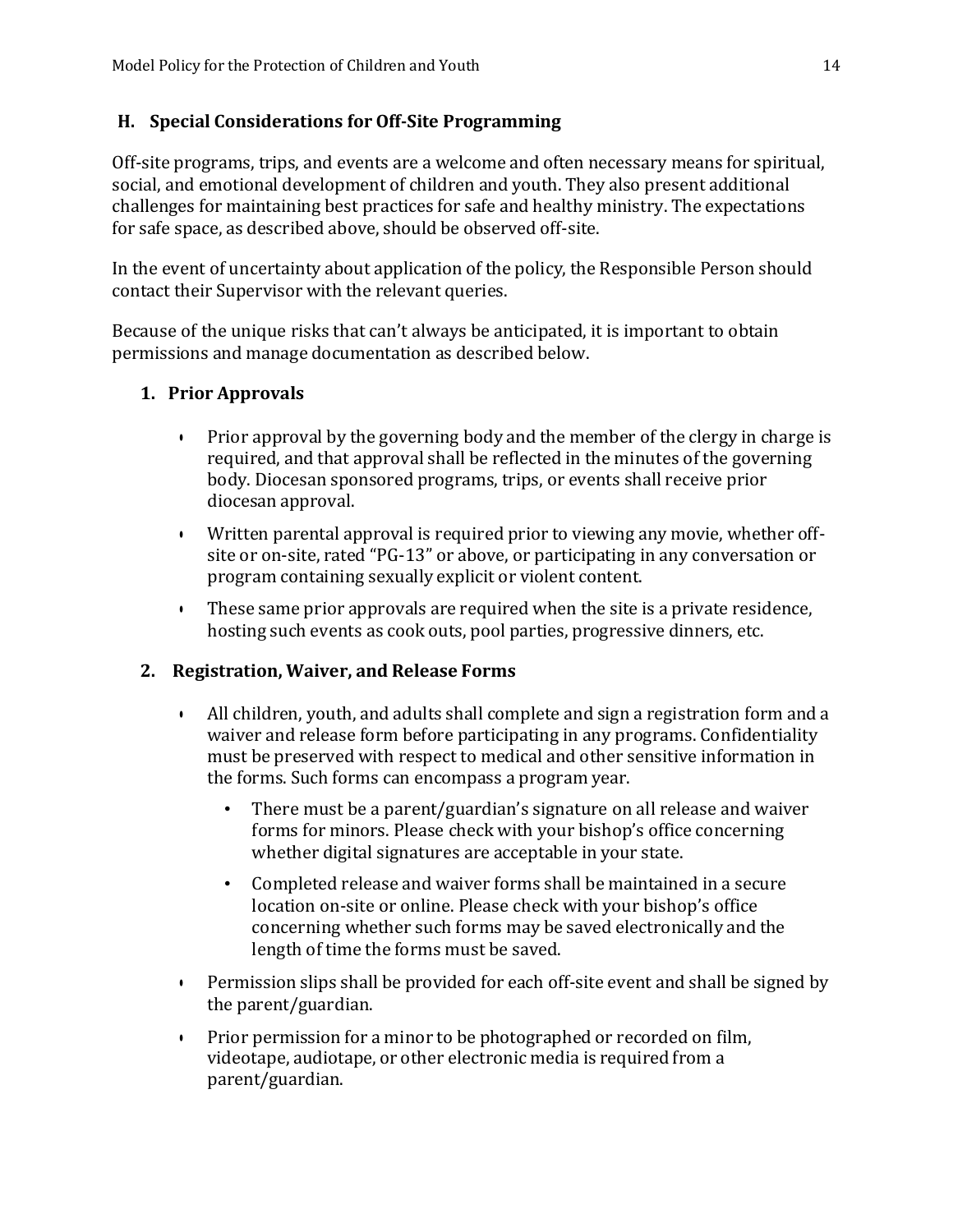#### **3. First Aid and Medications**

- Current certification in First Aid, CPR, and Automated External Defibrillator (AED) is strongly encouraged for those who work with children and youth.
- A first aid kit, appropriately stocked for the event and participants, shall be available in an easily accessible location.
- A record must be kept for all medication or first aid given to a participant. This record shall include the participant's name, the date and time of service, the name of the person administering medication or treatment, and a description of the medication, dosage, and/or treatment given.
- All medications (prescription and over the counter) belonging to minors shall be given to the Responsible Person, unless otherwise agreed upon by the parents and the Responsible Person. Exceptions may include inhalers, epi-pens, and birth-control pills.
- Only the Responsible Person, or their adult designee, shall administer medications.

#### **4. Supervision**

- At any gathering of children or youth, there shall be at least two unrelated adults with one being age 25 or older, preferably reflecting the sex and gender identity of the participants.
- Minimum ratios of adult to child/youth shall be in accordance with American Camp Association (ACA) guidelines as follows:
	- 5 years & younger 1 adult for each 5 overnight-participants and 1 adult for each 6 day-participants
	- $\cdot$  6–8 years  $-1:6$  for overnight, and 1:8 for day
	- 9–14 years 1:8 for overnight and 1:10 for day
	- 15–18 years  $-1:10$  for overnight and 1:12 for day
- Additional adults can provide skills, mentorship, support, encouragement, spiritual guidance, and joy.
- When you have new leaders-in-training, the leadership teams should also have a reasonable number of experienced adult leaders to provide support.

#### **5. Insurance**

All trips to off-site destinations must have adequate insurance in case of emergency. For more information, contact your insurance broker.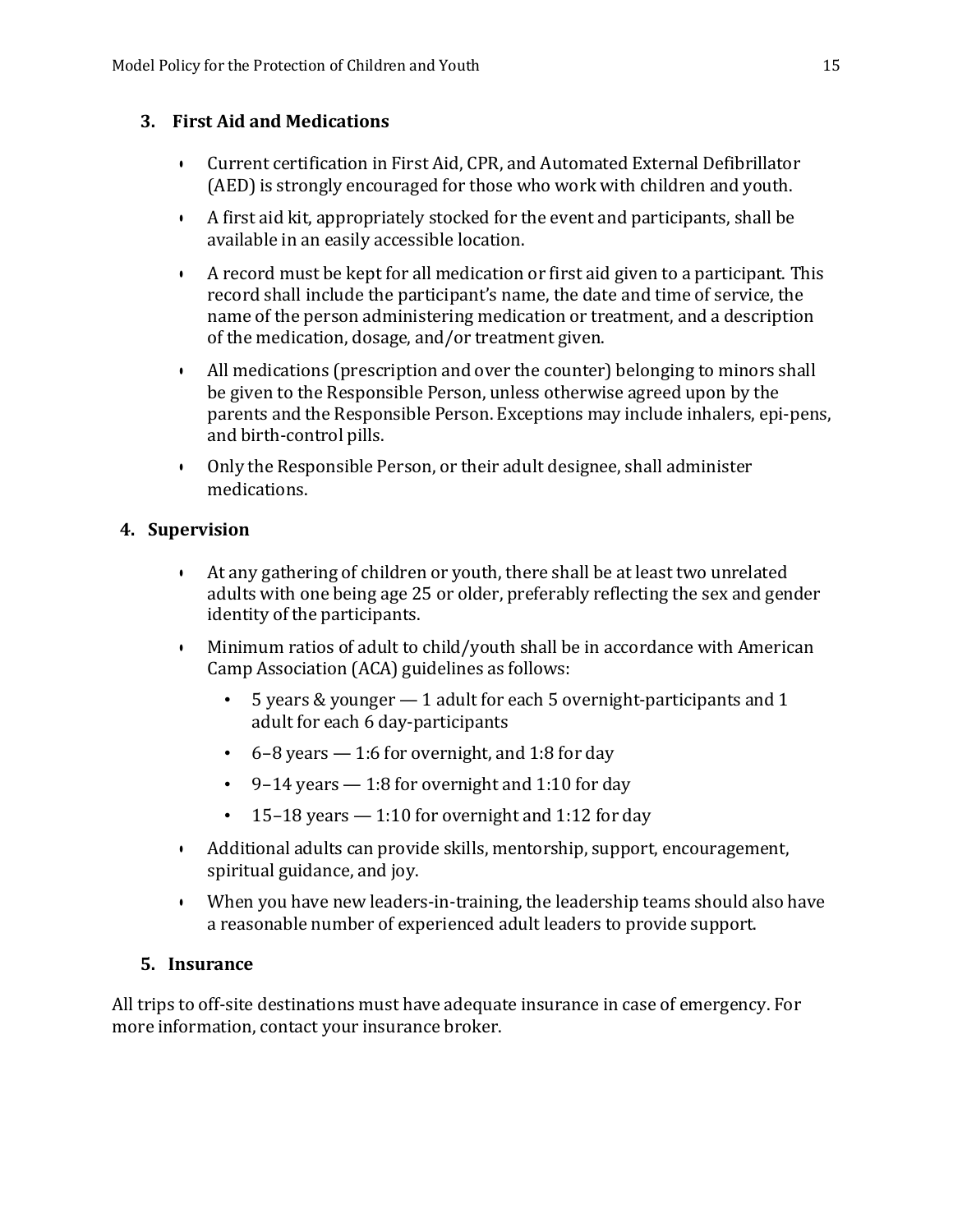#### <span id="page-16-0"></span>**I. Overnight Programs**

In overnight programing, particular attention will be given to historically excluded or unrecognized people, such as LGBTQ+ and differently-abled individuals. In a situation of unequal power and safety, preferences of these individuals merit additional consideration, accommodation, and action to ensure:

- Participant privacy;
- Maximization of social integration of all participants;
- Minimization of stigmatization of any participants;
- Equal opportunity to participate; and
- Safety of all participants.

Other guidelines for overnight programs:

- The safe use of restrooms and showers by all participants requires dioceses, congregations and other organizations to consider numerous factors, including, but not limited to: age, sex, gender identity and expression, and privacy. Adults should have separate showers or separate times for showers.
- Overnight programs shall provide safe, supervised sleeping arrangements.
	- No bed, cot, or sleeping bag shall have more than one person sleeping in it.
	- Supervision by two unrelated adults is required in any space where one or more youth are sleeping.
	- It is acceptable for all participants to sleep in the same open area when dressing rooms and bathrooms provide appropriate privacy.
- Participants shall have access to three substantial meals each full day and access to sufficient water.
- Participants shall be given the opportunity for at least seven hours of sleep each 24-hour period, except for programs where parental/guardian permission is given to miss sleep. In these cases, children and youth must agree to participate in writing, and parents or guardians must give written permission that includes certification that the youth or child does not have a medical condition that would put the participant at risk by missing sleep.
- Participants shall have some time set aside each day for rest or free time.

Best practice guidelines for hotel stays:

- One child or youth per bed, including cots, pullouts or hideabeds, and rollaway beds;
- At least 2 children or 2 youth in each room.
- Adult supervisors or chaperones have rooms on the same floor, scattered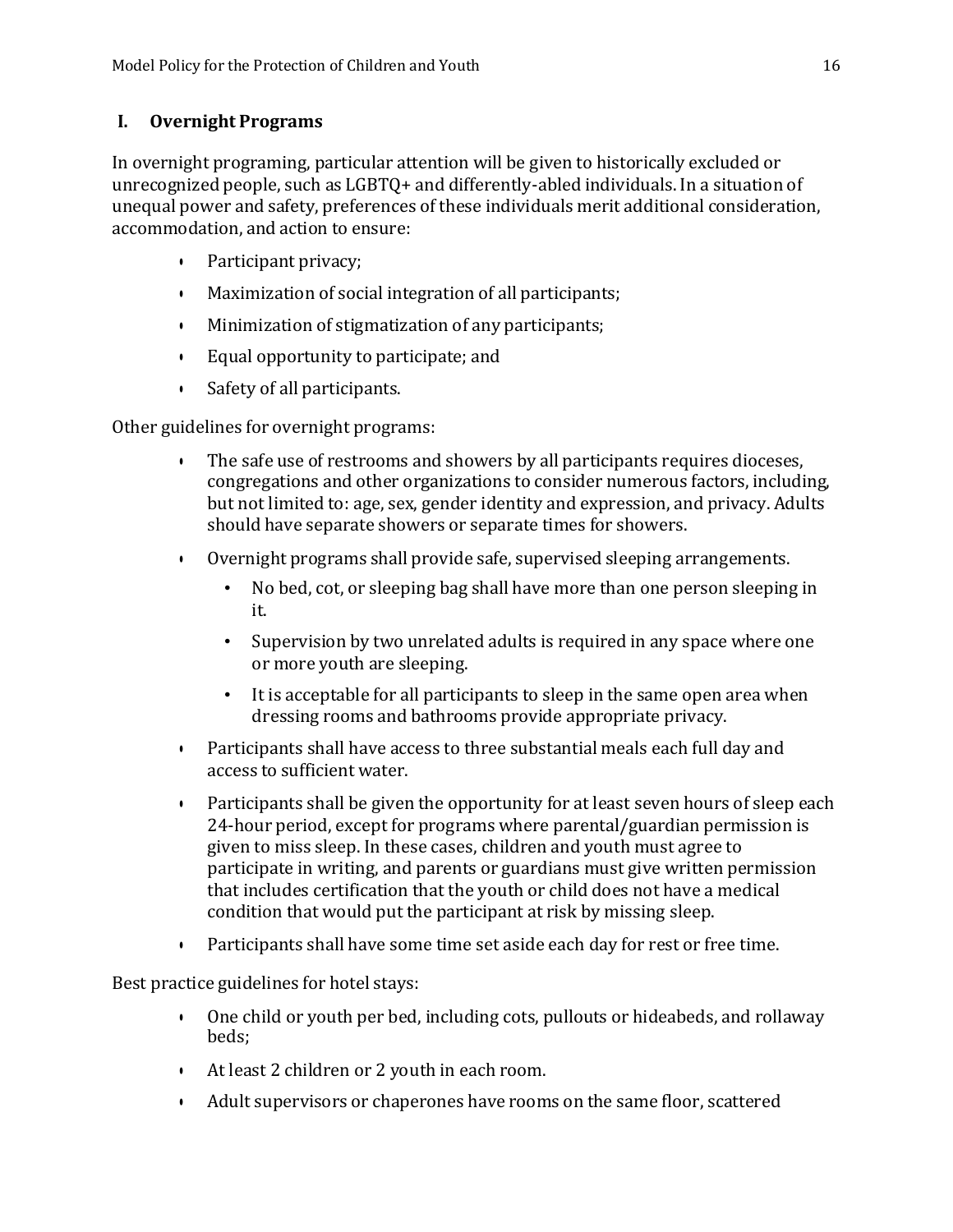among the rooms with children or youth, and at least one adult room is by the stairs or elevators;

• Adult leader assigns rooms and room occupants;

### <span id="page-17-0"></span>**J. Transportation**

- For the health and safety of all participants, the following practices shall be followed: For events that originate and/or terminate at the diocesan, congregation, or organization's facility, all drivers must be at least 21 years of age and provide proof of insurance and a current driver's license, a completed volunteer driver information form, and have a satisfactory DMV records check.
- All drivers and riders must comply with state laws including seat belt and cell phone usage.
- Parents/guardians are responsible for the transportation and safety of their children and/or youth to and from the event. This responsibility includes the transportation of any other passengers in their vehicle.

### <span id="page-17-1"></span>**K. Camps and Retreat Centers**

All camps, camping programs, and retreat centers of the diocese shall follow the guidelines for off-site programming established in this policy. In addition, camps should aim to follow American Camp Association standards to the best of the camp's ability.

### <span id="page-17-2"></span>**L. Travel**

Travel with children and youth presents amazing opportunities for participants to experience the church and the world on a larger scale with vastly different perspectives of faith communities and their contexts. It also presents challenges to normal safety protocols and opportunities for creativity if managed well. The following policies will help groups prepare for a variety of potential scenarios, as well as for domestic and international travel.

### **1. Adult Leaders and Chaperones**

- Minimum ratios of adult to youth need to be greater due to the possibility of leaving an adult behind with a participant in the event of a medical emergency.
	- 9–14 years  $-1.5$
	- 15–18 years  $-1:7$
- Regardless of group size, no group should travel with fewer than three adult chaperones.
- One adult, minimum age 25, should serve as the travel administrator who is responsible for all aspects of the trip, including carrying all necessary documentation, contacts, and forms including:
	- medical releases;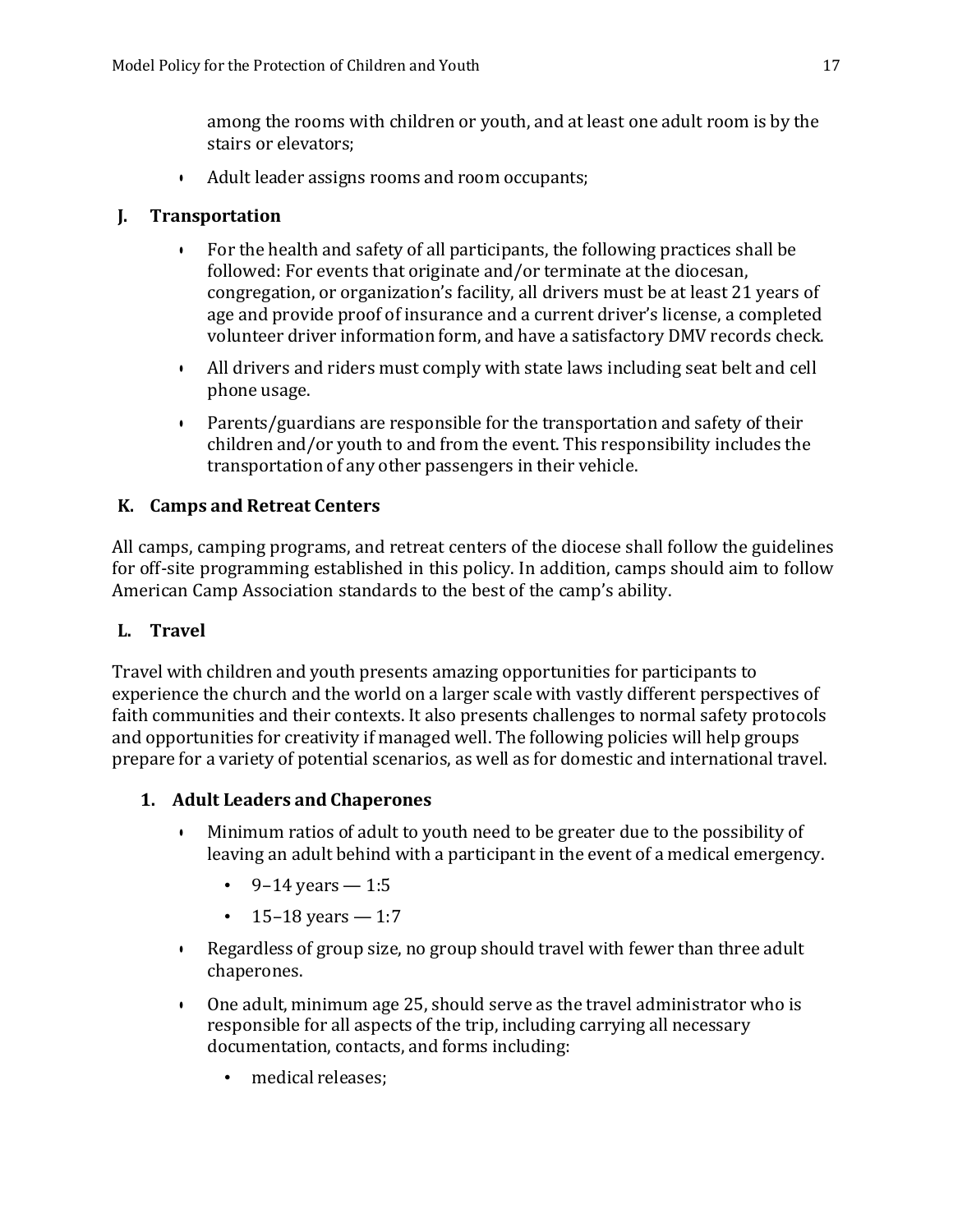- community covenant;
- emergency contacts;
- itineraries; and
- cash and/or credit card capacity to address emergencies.
- It is a best practice that, one adult, minimum age 25, should hold a current medical certification to manage administration of necessary and permissible medications, administer immediate and necessary first aid, and triage medical situations to determine if care of an individual needs to be taken to a higher level of care. When this is not possible, one person should be designated to supervise the administration of medications as instructed on medical release forms, and a clinic near your destination should be identified ahead of time in order to respond to health emergencies as rapidly as possible.
- Acceptable medical certifications include:
	- Wilderness Medical Response
	- Outdoor Emergency Care
	- Emergency Medical Technician/Paramedic
	- Nurse RN/LPN/Nurse Practitioner
	- Physician's Assistant
	- Medical Doctor
- Best practice is to designate an adult to serve as back-up to the travel administrator, and as back-up for simple first aid and administration of prescriptions. These could be the same person.
- A copy of all documents should be left with an accountable person at the diocesan, congregation, or organization's office. That person should also serve as the local emergency contact person for communications between the traveling group and families at home.

#### **2. Insurance for Travel**

- Short-term trip or supplemental insurance, available through most church and organization's policies as an added rider, must be secured at-least one month prior to travel.
- It is recommended that all travelers carry evidence of personal health insurance by virtue of a copy of the actual card provided to the insured person.
- Because not all individuals have access to affordable and adequate health insurance, it is recommended that health insurance be added to trip insurance.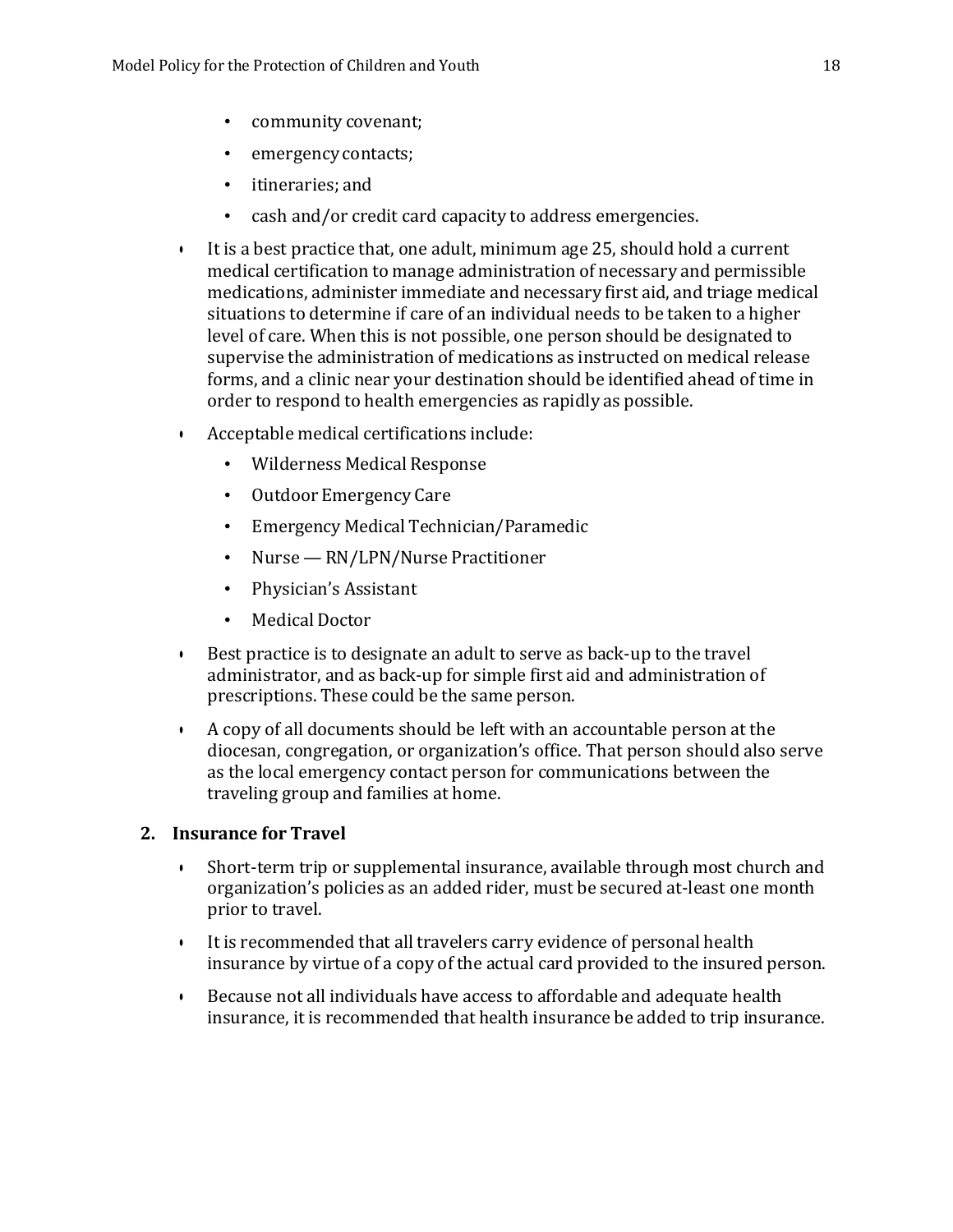#### **3. International Considerations**

- Check in with the U.S. Department of State on travel requirements, including visas.
- Make certain that every traveler's passport is valid for at least six months beyond your return date.
- Determine whether or not vaccinations are required and/or recommended for entry into specific countries.
- Arrange to have at least two cell phones with the group that will have active coverage in your destination(s). Make a back-up plan for communication with your Responsible Person at home.
- A more thorough list of international travel considerations with links to U.S. and global organizations can be found in the *Youth in Mission Manual* here: **[http://www.episcopalchurch.org/files/7-traveling\\_7.pdf](http://www.episcopalchurch.org/files/7-traveling_7.pdf)**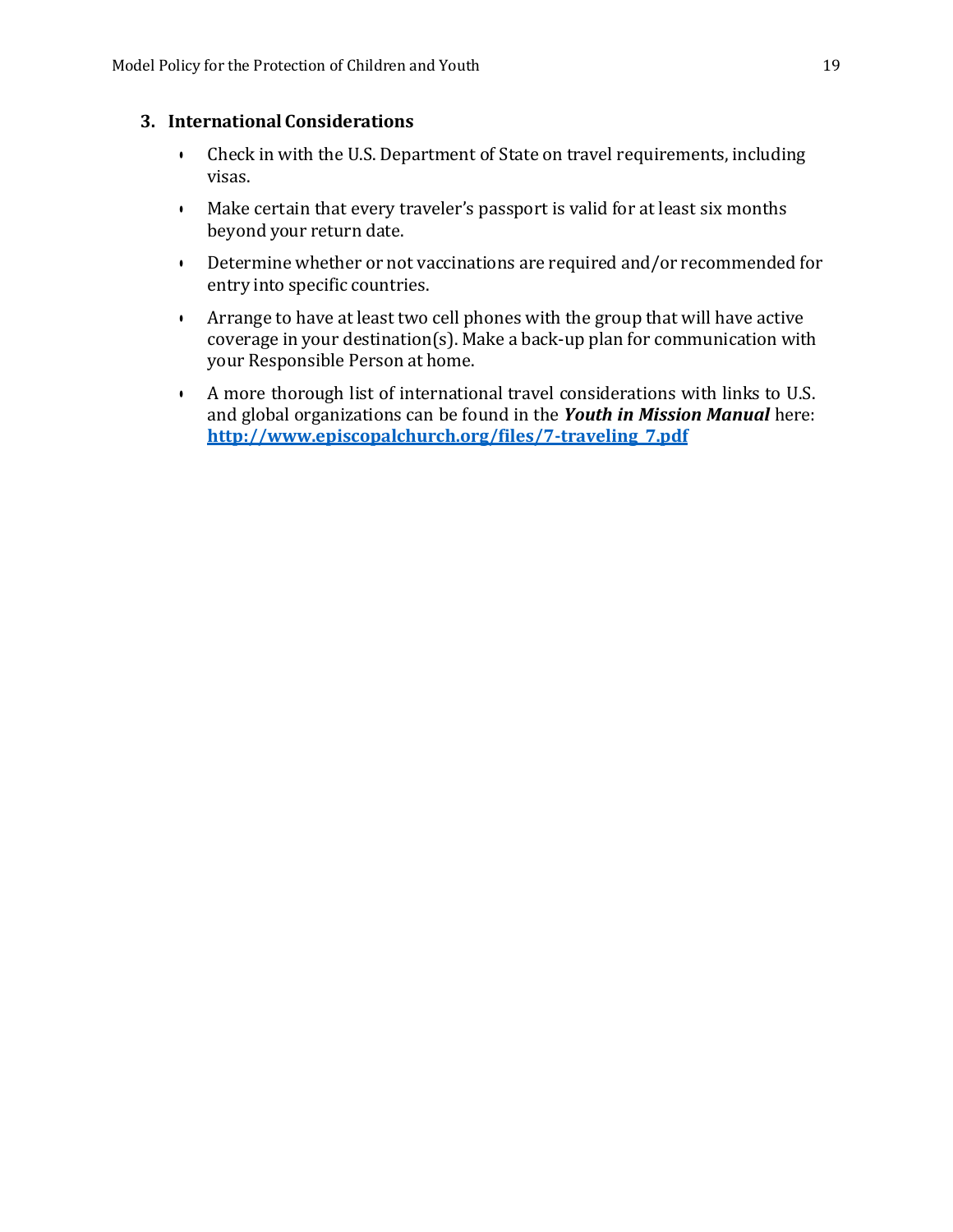## <span id="page-20-0"></span>**VII. RESPONDINGTOCONCERNS**

#### <span id="page-20-1"></span>**A. Suspected Abuse, Neglect, or Exploitation of Children and Youth**

Any adult who has reason to suspect that abuse, neglect, or exploitation of children or youth has taken place, is strongly encouraged, and all mandated reporters are required to contact the state's Child Protective Services.

In addition, anyone who has reason to suspect that abuse, neglect, or exploitation of children or youth has taken place within a facility or program of the diocese, congregation, or other organization, should immediately inform one of more or the following:

- The bishop or the bishop's office in the case of a diocese;
- Member of the clergy in charge or the senior warden in the case of a congregation;
- The director, head, or other governing officer in the case of other organizations; and/or
- The Intake Officer in case a member of the clergy is suspected of abuse, neglect and/or exploitation.

#### <span id="page-20-2"></span>**B. Suspected Violations of this Policy**

Anyone who suspects a violation of these policies shall immediately report the violation to the Responsible Person, member of the clergy in charge, and senior warden.

Clergy in charge receiving reports of violations of this policy shall be responsible for providing appropriate pastoral care to all those affected and appropriate remedial and/or disciplinary action up to and including termination of employment or unpaid ministry with the church. If the Responsible Person is a lay person, they are responsible to ensure that appropriate pastoral care is provided for all.

Anyone who suspects a violation of these policies by a member of the clergy shall immediately report the violation to the bishop's office and/or the Intake Officer. Anyone can make a report to an Intake Officer.

The bishop, hearing reports of violations by clergy, or by laity at diocesan events, shall be responsible for providing appropriate pastoral care to all those affected and appropriate remedial and/ or disciplinary action, up to and including canonical disciplinary action, as provided by Title IV of the Constitutions and Canons and/or termination of employment or unpaid ministry with the diocese.

### <span id="page-20-3"></span>**C. Local Resources for Response**

Each diocese, congregation, or organization shall provide a list of local resources that can give information and assistance to anyone concerned about circumstances that may violate this policy. Such resources with contact information shall include: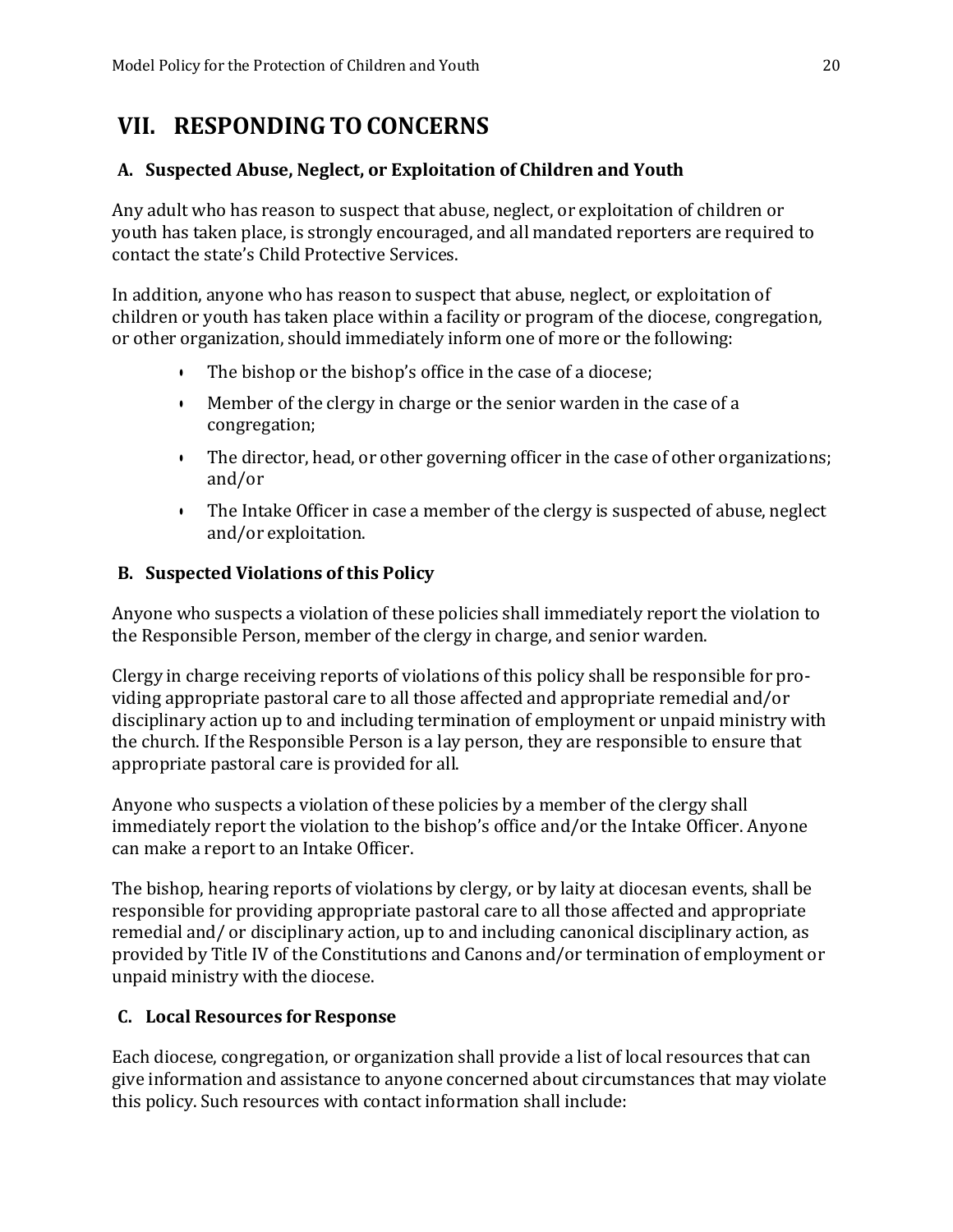- Responsible Person(s) for programs and ministries with children and youth;
- Clergy in charge of a congregation;
- Wardens;
- Bishop;
- Intake Officer(s); and
- Child Protective Services.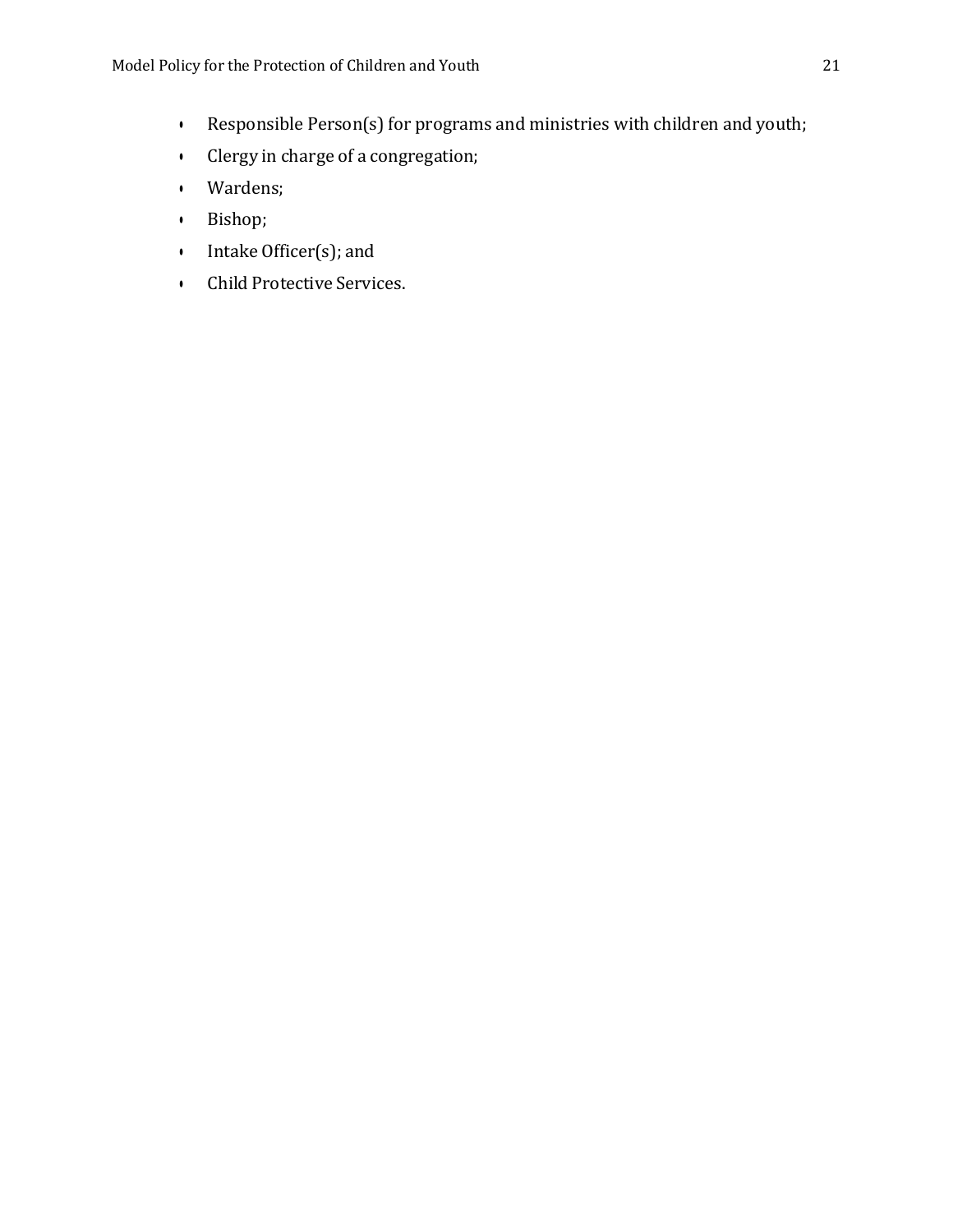## <span id="page-22-0"></span>**VIII. POLICY ADOPTION,IMPLEMENTATION, AND AUDIT**

#### <span id="page-22-1"></span>**A. The Episcopal Church Adoption and Implementation**

The Episcopal Church shall ensure that all programs and events of the Episcopal Church involving children and youth comply with the standards set out in this model policy.

The Episcopal Church shall also ensure that each diocese adopts a *Policy for the Protection of Children and Youth* in accordance with this model policy by January 1, 2019.

#### <span id="page-22-2"></span>**B. Diocesan Adoption, Implementation, and Audit**

Dioceses shall adopt a *Policy for the Protection of Children and Youth* that is consistent with and/or exceeds the requirements in the model policy of the Episcopal Church.

Dioceses may adopt site-specific variations from this model policy, where permitted by their governing body, which shall be described in detail, including the circumstances under which those variations are to be permitted and their rationale. This approval shall be recorded in the minutes of the governing body.

The bishop or ecclesiastical authority for each diocese shall inform congregations and other organizations within the diocese of the contents of the diocesan policy, the requirement that each congregation or organization adopt a policy in accordance with the diocesan policy, and the vendor(s) approved by each diocese to conduct Public Records Checks.

Each diocese is required to conduct a *Safe Church Self-Audit* every three years to confirm compliance with diocesan safe church policies.

#### **Procedures to be confirmed by audit will include (but are not limited to):**

- Existence of diocesan policy that is consistent with and/or exceeds the requirements of this model policy;
- Provision of accessible and appropriate training for all those who work with children and youth in accordance with *Screening and Training Protocols* [\(Appendix](#page-23-0) A). Such training shall include, at a minimum, topics identified in this model policy;
- Verification that each congregation and/or organization within the diocese has adopted a policy that is consistent with and/or exceeds the diocesan policy; and
- Verification that each congregation and/or organization has a process to ensure members access training and conduct public record checks.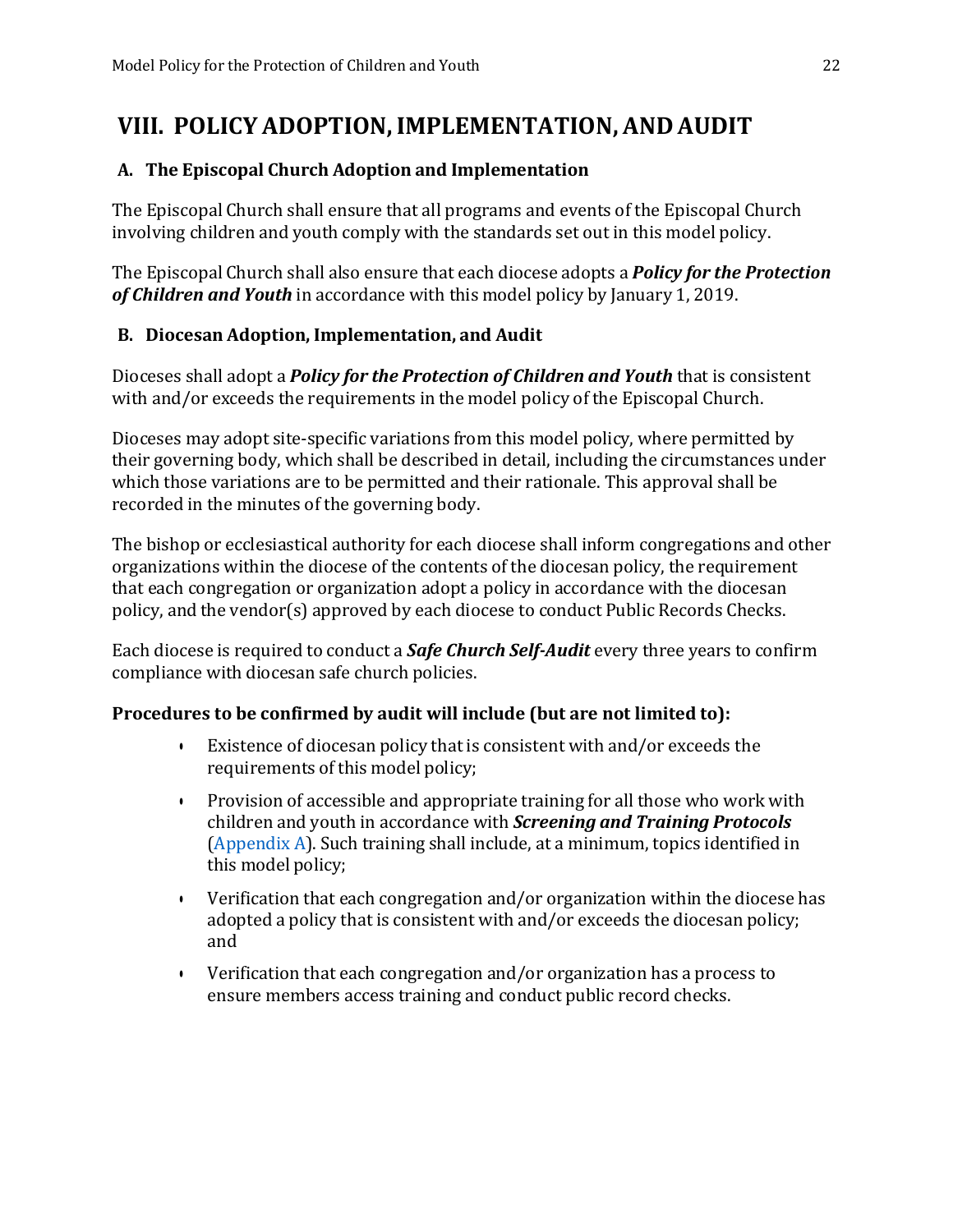#### <span id="page-23-0"></span>**C. Congregation and Organization Adoption, Implementation, and Audit**

Congregations and organizations must adopt a *Policy for the Protection of Children and Youth* that is consistent with and/or exceeds the requirements in this model policy of the Episcopal Church and the diocesan policy.

With the approval of the bishop, congregations and organizations may adopt site-specific variations from diocesan policies, where permitted by vestries or governing bodies, which shall be described in detail, including the circumstances under which those variations are to be permitted and their rationale. This approval shall be recorded in the minutes of the vestry or governing body.

The *Policy for the Protection of Children and Youth* shall be posted in an area where activities take place, and shall be given to all adults, guardians, and all paid and unpaid persons who minister to children or youth. These policies shall include the names and phone numbers of the member of the clergy in charge, the senior warden, and a contact person in the bishop's office.

Each congregation and organization is required to conduct a *Safe Church Self-Audit* annually to confirm compliance with safe church policies, and to report such audit to the bishop's office.

#### **Procedures to be confirmed by audit will include (but are not limited to):**

- Public records checks, application forms, records of screening and reference verification of paid and unpaid persons;
- Records of compliance with *Screening and Training Protocols* [\(Appendix](#page-23-0) A);
- Procedures for responding to concerns and incidents; and
- Evidence of compliance with "safe space" requirements.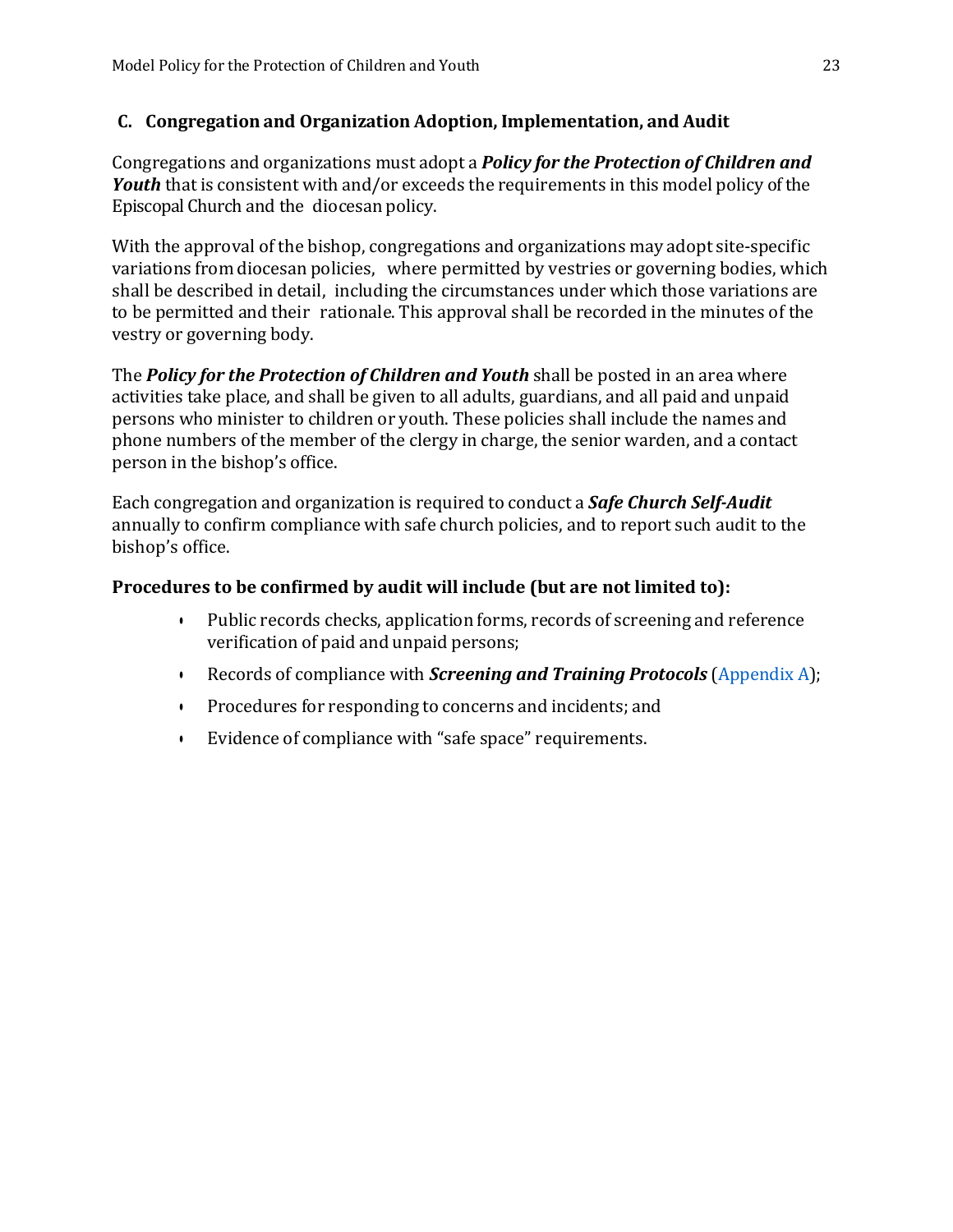# <span id="page-24-0"></span>**Appendix A: Screening and Training Protocols**

| Staff & Contracted Ministers (not covered below)<br><b>Church Employees</b><br>X<br>X<br>X<br>$\mathbf X$<br>$\mathbf X$<br>Depends<br>Diocesan contractors (1099)<br>$\mathbf X$<br>$\mathbf X$<br>X<br>Clergy<br>$\overline{\textbf{X}}$<br>Church contractors (1099)<br>Depends<br>$\mathbf X$<br>Diocesan Employees<br>X<br>X<br>$\mathbf X$<br>$\mathbf X$<br>$\mathbf X$<br>Diocesan Staff - unpaid<br><b>Program Supervisors</b><br>Child/Youth Choir Director<br>X<br>X<br>X<br>$\mathbf X$<br>X<br>$\mathbf X$<br>Choir Director<br>$\overline{\textbf{X}}$<br>$\overline{\textbf{X}}$<br>$\overline{\textbf{X}}$<br><b>Commissioned Ministry Teams</b><br>$\mathbf X$<br>$\mathbf X$<br>$\mathbf X$<br>Director of Religious Education<br>$\mathbf X$<br>$\mathbf X$<br>$\mathbf X$<br>Camp Director<br>$\mathbf X$<br>$\mathbf X$<br>$\mathbf X$<br>Youth Minister<br><b>Program Participants (non-supervisory)</b><br>$\mathbf X$<br>$\mathbf X$<br>$\mathbf X$<br><b>Acolyte Mentor</b><br>$\overline{\textbf{X}}$<br>Choir parents<br>$\mathbf X$<br>$\mathbf X$<br>X<br>Church School Teacher<br>$\overline{\textbf{X}}$<br>$\overline{\textbf{X}}$<br>X-18 and over<br>$\mathbf X$<br>Counselor in Training<br>$\mathbf X$<br>X<br>Nursery Worker - unpaid<br>X<br>$\mathbf X$<br>$\overline{\textbf{X}}$<br>$\mathbf X$<br>Parish Nurse<br>$\mathbf X$<br>$\mathbf X$<br>Teenage assistants<br>$\mathbf X$<br>$\mathbf X$<br>X<br>Musicians who work with youth<br>$\mathbf X$<br>X<br>$\mathbf X$<br>*Off-site<br>Camp Counselor<br>$\overline{\textbf{X}}$<br>$\overline{\textbf{X}}$<br>$\overline{\textbf{X}}$<br>X<br>Confirmation mentors<br>$\mathbf X$<br>$\mathbf X$<br>$\mathbf X$<br>Lay Chaplains<br>$\overline{\textbf{X}}$<br>$\overline{\textbf{X}}$<br>$\overline{\textbf{X}}$<br>$\overline{\textbf{X}}$<br>Pastoral Care Teams<br>$\mathbf X$<br>$\mathbf X$<br>*Overnight<br>Youth Group Leaders<br>$\mathbf X$<br>$\mathbf X$<br><b>Drivers</b><br><b>DMV</b><br>Drivers<br>Church Elected<br>X<br>X<br>Governance<br>$\overline{X}$<br>$\overline{\textbf{X}}$<br>Treasurer<br>Criminal & Credit<br>$\overline{\textbf{X}}$<br>$\mathbf X$<br>Vestry<br>X<br>Wardens<br>Criminal & Credit<br>Altar Guild<br>Recommended<br>X<br><b>Key Access</b><br>$\mathbf X$<br><b>Building Hosts</b><br>Recommended<br>$\overline{\textbf{X}}$<br>$\overline{\mathbf{X}}$<br><b>Eucharistic Visitors</b><br>$\mathbf X$<br>X<br><b>Home Visitors</b><br><b>Home Visitors</b><br>$\mathbf X$<br>$\overline{\textbf{X}}$<br>$\overline{\textbf{X}}$<br>$\overline{\textbf{X}}$<br>$\mathbf X$<br>$\mathbf X$<br>$\mathbf X$<br>$\overline{\textbf{X}}$<br><b>Stephen Ministers</b> | Screening and Training Chart | Ministry Function    | Public Records |             | App/Inter/Ref Universal Training | Leader | Supervisor              |
|-------------------------------------------------------------------------------------------------------------------------------------------------------------------------------------------------------------------------------------------------------------------------------------------------------------------------------------------------------------------------------------------------------------------------------------------------------------------------------------------------------------------------------------------------------------------------------------------------------------------------------------------------------------------------------------------------------------------------------------------------------------------------------------------------------------------------------------------------------------------------------------------------------------------------------------------------------------------------------------------------------------------------------------------------------------------------------------------------------------------------------------------------------------------------------------------------------------------------------------------------------------------------------------------------------------------------------------------------------------------------------------------------------------------------------------------------------------------------------------------------------------------------------------------------------------------------------------------------------------------------------------------------------------------------------------------------------------------------------------------------------------------------------------------------------------------------------------------------------------------------------------------------------------------------------------------------------------------------------------------------------------------------------------------------------------------------------------------------------------------------------------------------------------------------------------------------------------------------------------------------------------------------------------------------------------------------------------------------------------------------------------------------------------------------------------------------------------------------------------------------------------------------------------------------------------------------------------------------------------------------------------------------------------------------------------------------------------|------------------------------|----------------------|----------------|-------------|----------------------------------|--------|-------------------------|
|                                                                                                                                                                                                                                                                                                                                                                                                                                                                                                                                                                                                                                                                                                                                                                                                                                                                                                                                                                                                                                                                                                                                                                                                                                                                                                                                                                                                                                                                                                                                                                                                                                                                                                                                                                                                                                                                                                                                                                                                                                                                                                                                                                                                                                                                                                                                                                                                                                                                                                                                                                                                                                                                                                             |                              |                      |                |             |                                  |        | X                       |
|                                                                                                                                                                                                                                                                                                                                                                                                                                                                                                                                                                                                                                                                                                                                                                                                                                                                                                                                                                                                                                                                                                                                                                                                                                                                                                                                                                                                                                                                                                                                                                                                                                                                                                                                                                                                                                                                                                                                                                                                                                                                                                                                                                                                                                                                                                                                                                                                                                                                                                                                                                                                                                                                                                             |                              |                      |                |             |                                  |        |                         |
|                                                                                                                                                                                                                                                                                                                                                                                                                                                                                                                                                                                                                                                                                                                                                                                                                                                                                                                                                                                                                                                                                                                                                                                                                                                                                                                                                                                                                                                                                                                                                                                                                                                                                                                                                                                                                                                                                                                                                                                                                                                                                                                                                                                                                                                                                                                                                                                                                                                                                                                                                                                                                                                                                                             |                              |                      |                |             |                                  |        | $\mathbf X$             |
|                                                                                                                                                                                                                                                                                                                                                                                                                                                                                                                                                                                                                                                                                                                                                                                                                                                                                                                                                                                                                                                                                                                                                                                                                                                                                                                                                                                                                                                                                                                                                                                                                                                                                                                                                                                                                                                                                                                                                                                                                                                                                                                                                                                                                                                                                                                                                                                                                                                                                                                                                                                                                                                                                                             |                              |                      |                |             |                                  |        |                         |
|                                                                                                                                                                                                                                                                                                                                                                                                                                                                                                                                                                                                                                                                                                                                                                                                                                                                                                                                                                                                                                                                                                                                                                                                                                                                                                                                                                                                                                                                                                                                                                                                                                                                                                                                                                                                                                                                                                                                                                                                                                                                                                                                                                                                                                                                                                                                                                                                                                                                                                                                                                                                                                                                                                             |                              |                      |                |             |                                  |        | X                       |
|                                                                                                                                                                                                                                                                                                                                                                                                                                                                                                                                                                                                                                                                                                                                                                                                                                                                                                                                                                                                                                                                                                                                                                                                                                                                                                                                                                                                                                                                                                                                                                                                                                                                                                                                                                                                                                                                                                                                                                                                                                                                                                                                                                                                                                                                                                                                                                                                                                                                                                                                                                                                                                                                                                             |                              |                      |                |             |                                  |        | $\mathbf X$             |
|                                                                                                                                                                                                                                                                                                                                                                                                                                                                                                                                                                                                                                                                                                                                                                                                                                                                                                                                                                                                                                                                                                                                                                                                                                                                                                                                                                                                                                                                                                                                                                                                                                                                                                                                                                                                                                                                                                                                                                                                                                                                                                                                                                                                                                                                                                                                                                                                                                                                                                                                                                                                                                                                                                             |                              |                      |                |             |                                  |        |                         |
|                                                                                                                                                                                                                                                                                                                                                                                                                                                                                                                                                                                                                                                                                                                                                                                                                                                                                                                                                                                                                                                                                                                                                                                                                                                                                                                                                                                                                                                                                                                                                                                                                                                                                                                                                                                                                                                                                                                                                                                                                                                                                                                                                                                                                                                                                                                                                                                                                                                                                                                                                                                                                                                                                                             |                              |                      |                |             |                                  |        |                         |
|                                                                                                                                                                                                                                                                                                                                                                                                                                                                                                                                                                                                                                                                                                                                                                                                                                                                                                                                                                                                                                                                                                                                                                                                                                                                                                                                                                                                                                                                                                                                                                                                                                                                                                                                                                                                                                                                                                                                                                                                                                                                                                                                                                                                                                                                                                                                                                                                                                                                                                                                                                                                                                                                                                             |                              |                      |                |             |                                  |        | X                       |
|                                                                                                                                                                                                                                                                                                                                                                                                                                                                                                                                                                                                                                                                                                                                                                                                                                                                                                                                                                                                                                                                                                                                                                                                                                                                                                                                                                                                                                                                                                                                                                                                                                                                                                                                                                                                                                                                                                                                                                                                                                                                                                                                                                                                                                                                                                                                                                                                                                                                                                                                                                                                                                                                                                             |                              |                      |                |             |                                  |        | X                       |
|                                                                                                                                                                                                                                                                                                                                                                                                                                                                                                                                                                                                                                                                                                                                                                                                                                                                                                                                                                                                                                                                                                                                                                                                                                                                                                                                                                                                                                                                                                                                                                                                                                                                                                                                                                                                                                                                                                                                                                                                                                                                                                                                                                                                                                                                                                                                                                                                                                                                                                                                                                                                                                                                                                             |                              |                      |                |             |                                  |        | $\overline{\textbf{X}}$ |
|                                                                                                                                                                                                                                                                                                                                                                                                                                                                                                                                                                                                                                                                                                                                                                                                                                                                                                                                                                                                                                                                                                                                                                                                                                                                                                                                                                                                                                                                                                                                                                                                                                                                                                                                                                                                                                                                                                                                                                                                                                                                                                                                                                                                                                                                                                                                                                                                                                                                                                                                                                                                                                                                                                             |                              |                      |                |             |                                  |        | $\mathbf X$             |
|                                                                                                                                                                                                                                                                                                                                                                                                                                                                                                                                                                                                                                                                                                                                                                                                                                                                                                                                                                                                                                                                                                                                                                                                                                                                                                                                                                                                                                                                                                                                                                                                                                                                                                                                                                                                                                                                                                                                                                                                                                                                                                                                                                                                                                                                                                                                                                                                                                                                                                                                                                                                                                                                                                             |                              |                      |                |             |                                  |        | $\mathbf X$             |
|                                                                                                                                                                                                                                                                                                                                                                                                                                                                                                                                                                                                                                                                                                                                                                                                                                                                                                                                                                                                                                                                                                                                                                                                                                                                                                                                                                                                                                                                                                                                                                                                                                                                                                                                                                                                                                                                                                                                                                                                                                                                                                                                                                                                                                                                                                                                                                                                                                                                                                                                                                                                                                                                                                             |                              |                      |                |             |                                  |        | $\mathbf X$             |
|                                                                                                                                                                                                                                                                                                                                                                                                                                                                                                                                                                                                                                                                                                                                                                                                                                                                                                                                                                                                                                                                                                                                                                                                                                                                                                                                                                                                                                                                                                                                                                                                                                                                                                                                                                                                                                                                                                                                                                                                                                                                                                                                                                                                                                                                                                                                                                                                                                                                                                                                                                                                                                                                                                             |                              |                      |                |             |                                  |        |                         |
|                                                                                                                                                                                                                                                                                                                                                                                                                                                                                                                                                                                                                                                                                                                                                                                                                                                                                                                                                                                                                                                                                                                                                                                                                                                                                                                                                                                                                                                                                                                                                                                                                                                                                                                                                                                                                                                                                                                                                                                                                                                                                                                                                                                                                                                                                                                                                                                                                                                                                                                                                                                                                                                                                                             |                              |                      |                |             |                                  |        |                         |
|                                                                                                                                                                                                                                                                                                                                                                                                                                                                                                                                                                                                                                                                                                                                                                                                                                                                                                                                                                                                                                                                                                                                                                                                                                                                                                                                                                                                                                                                                                                                                                                                                                                                                                                                                                                                                                                                                                                                                                                                                                                                                                                                                                                                                                                                                                                                                                                                                                                                                                                                                                                                                                                                                                             |                              |                      |                |             |                                  |        |                         |
|                                                                                                                                                                                                                                                                                                                                                                                                                                                                                                                                                                                                                                                                                                                                                                                                                                                                                                                                                                                                                                                                                                                                                                                                                                                                                                                                                                                                                                                                                                                                                                                                                                                                                                                                                                                                                                                                                                                                                                                                                                                                                                                                                                                                                                                                                                                                                                                                                                                                                                                                                                                                                                                                                                             |                              |                      |                |             |                                  |        |                         |
|                                                                                                                                                                                                                                                                                                                                                                                                                                                                                                                                                                                                                                                                                                                                                                                                                                                                                                                                                                                                                                                                                                                                                                                                                                                                                                                                                                                                                                                                                                                                                                                                                                                                                                                                                                                                                                                                                                                                                                                                                                                                                                                                                                                                                                                                                                                                                                                                                                                                                                                                                                                                                                                                                                             |                              |                      |                |             |                                  |        |                         |
|                                                                                                                                                                                                                                                                                                                                                                                                                                                                                                                                                                                                                                                                                                                                                                                                                                                                                                                                                                                                                                                                                                                                                                                                                                                                                                                                                                                                                                                                                                                                                                                                                                                                                                                                                                                                                                                                                                                                                                                                                                                                                                                                                                                                                                                                                                                                                                                                                                                                                                                                                                                                                                                                                                             |                              |                      |                |             |                                  |        |                         |
|                                                                                                                                                                                                                                                                                                                                                                                                                                                                                                                                                                                                                                                                                                                                                                                                                                                                                                                                                                                                                                                                                                                                                                                                                                                                                                                                                                                                                                                                                                                                                                                                                                                                                                                                                                                                                                                                                                                                                                                                                                                                                                                                                                                                                                                                                                                                                                                                                                                                                                                                                                                                                                                                                                             |                              |                      |                |             |                                  |        |                         |
|                                                                                                                                                                                                                                                                                                                                                                                                                                                                                                                                                                                                                                                                                                                                                                                                                                                                                                                                                                                                                                                                                                                                                                                                                                                                                                                                                                                                                                                                                                                                                                                                                                                                                                                                                                                                                                                                                                                                                                                                                                                                                                                                                                                                                                                                                                                                                                                                                                                                                                                                                                                                                                                                                                             |                              |                      |                |             |                                  |        | $\mathbf X$             |
|                                                                                                                                                                                                                                                                                                                                                                                                                                                                                                                                                                                                                                                                                                                                                                                                                                                                                                                                                                                                                                                                                                                                                                                                                                                                                                                                                                                                                                                                                                                                                                                                                                                                                                                                                                                                                                                                                                                                                                                                                                                                                                                                                                                                                                                                                                                                                                                                                                                                                                                                                                                                                                                                                                             |                              |                      |                |             |                                  |        |                         |
|                                                                                                                                                                                                                                                                                                                                                                                                                                                                                                                                                                                                                                                                                                                                                                                                                                                                                                                                                                                                                                                                                                                                                                                                                                                                                                                                                                                                                                                                                                                                                                                                                                                                                                                                                                                                                                                                                                                                                                                                                                                                                                                                                                                                                                                                                                                                                                                                                                                                                                                                                                                                                                                                                                             |                              |                      |                |             |                                  |        | X                       |
|                                                                                                                                                                                                                                                                                                                                                                                                                                                                                                                                                                                                                                                                                                                                                                                                                                                                                                                                                                                                                                                                                                                                                                                                                                                                                                                                                                                                                                                                                                                                                                                                                                                                                                                                                                                                                                                                                                                                                                                                                                                                                                                                                                                                                                                                                                                                                                                                                                                                                                                                                                                                                                                                                                             |                              |                      |                |             |                                  |        | X                       |
|                                                                                                                                                                                                                                                                                                                                                                                                                                                                                                                                                                                                                                                                                                                                                                                                                                                                                                                                                                                                                                                                                                                                                                                                                                                                                                                                                                                                                                                                                                                                                                                                                                                                                                                                                                                                                                                                                                                                                                                                                                                                                                                                                                                                                                                                                                                                                                                                                                                                                                                                                                                                                                                                                                             |                              |                      |                |             |                                  |        |                         |
|                                                                                                                                                                                                                                                                                                                                                                                                                                                                                                                                                                                                                                                                                                                                                                                                                                                                                                                                                                                                                                                                                                                                                                                                                                                                                                                                                                                                                                                                                                                                                                                                                                                                                                                                                                                                                                                                                                                                                                                                                                                                                                                                                                                                                                                                                                                                                                                                                                                                                                                                                                                                                                                                                                             |                              |                      |                |             |                                  |        | $\mathbf X$             |
|                                                                                                                                                                                                                                                                                                                                                                                                                                                                                                                                                                                                                                                                                                                                                                                                                                                                                                                                                                                                                                                                                                                                                                                                                                                                                                                                                                                                                                                                                                                                                                                                                                                                                                                                                                                                                                                                                                                                                                                                                                                                                                                                                                                                                                                                                                                                                                                                                                                                                                                                                                                                                                                                                                             |                              |                      |                |             |                                  |        |                         |
|                                                                                                                                                                                                                                                                                                                                                                                                                                                                                                                                                                                                                                                                                                                                                                                                                                                                                                                                                                                                                                                                                                                                                                                                                                                                                                                                                                                                                                                                                                                                                                                                                                                                                                                                                                                                                                                                                                                                                                                                                                                                                                                                                                                                                                                                                                                                                                                                                                                                                                                                                                                                                                                                                                             |                              |                      |                |             |                                  |        | $\mathbf X$             |
|                                                                                                                                                                                                                                                                                                                                                                                                                                                                                                                                                                                                                                                                                                                                                                                                                                                                                                                                                                                                                                                                                                                                                                                                                                                                                                                                                                                                                                                                                                                                                                                                                                                                                                                                                                                                                                                                                                                                                                                                                                                                                                                                                                                                                                                                                                                                                                                                                                                                                                                                                                                                                                                                                                             |                              |                      |                |             |                                  |        |                         |
|                                                                                                                                                                                                                                                                                                                                                                                                                                                                                                                                                                                                                                                                                                                                                                                                                                                                                                                                                                                                                                                                                                                                                                                                                                                                                                                                                                                                                                                                                                                                                                                                                                                                                                                                                                                                                                                                                                                                                                                                                                                                                                                                                                                                                                                                                                                                                                                                                                                                                                                                                                                                                                                                                                             |                              |                      |                |             |                                  |        |                         |
|                                                                                                                                                                                                                                                                                                                                                                                                                                                                                                                                                                                                                                                                                                                                                                                                                                                                                                                                                                                                                                                                                                                                                                                                                                                                                                                                                                                                                                                                                                                                                                                                                                                                                                                                                                                                                                                                                                                                                                                                                                                                                                                                                                                                                                                                                                                                                                                                                                                                                                                                                                                                                                                                                                             |                              |                      |                |             |                                  |        |                         |
|                                                                                                                                                                                                                                                                                                                                                                                                                                                                                                                                                                                                                                                                                                                                                                                                                                                                                                                                                                                                                                                                                                                                                                                                                                                                                                                                                                                                                                                                                                                                                                                                                                                                                                                                                                                                                                                                                                                                                                                                                                                                                                                                                                                                                                                                                                                                                                                                                                                                                                                                                                                                                                                                                                             |                              |                      |                |             |                                  |        |                         |
|                                                                                                                                                                                                                                                                                                                                                                                                                                                                                                                                                                                                                                                                                                                                                                                                                                                                                                                                                                                                                                                                                                                                                                                                                                                                                                                                                                                                                                                                                                                                                                                                                                                                                                                                                                                                                                                                                                                                                                                                                                                                                                                                                                                                                                                                                                                                                                                                                                                                                                                                                                                                                                                                                                             |                              |                      |                |             |                                  |        |                         |
|                                                                                                                                                                                                                                                                                                                                                                                                                                                                                                                                                                                                                                                                                                                                                                                                                                                                                                                                                                                                                                                                                                                                                                                                                                                                                                                                                                                                                                                                                                                                                                                                                                                                                                                                                                                                                                                                                                                                                                                                                                                                                                                                                                                                                                                                                                                                                                                                                                                                                                                                                                                                                                                                                                             |                              |                      |                |             |                                  |        |                         |
|                                                                                                                                                                                                                                                                                                                                                                                                                                                                                                                                                                                                                                                                                                                                                                                                                                                                                                                                                                                                                                                                                                                                                                                                                                                                                                                                                                                                                                                                                                                                                                                                                                                                                                                                                                                                                                                                                                                                                                                                                                                                                                                                                                                                                                                                                                                                                                                                                                                                                                                                                                                                                                                                                                             |                              |                      |                |             |                                  |        | $\mathbf X$             |
|                                                                                                                                                                                                                                                                                                                                                                                                                                                                                                                                                                                                                                                                                                                                                                                                                                                                                                                                                                                                                                                                                                                                                                                                                                                                                                                                                                                                                                                                                                                                                                                                                                                                                                                                                                                                                                                                                                                                                                                                                                                                                                                                                                                                                                                                                                                                                                                                                                                                                                                                                                                                                                                                                                             |                              |                      |                |             |                                  |        |                         |
|                                                                                                                                                                                                                                                                                                                                                                                                                                                                                                                                                                                                                                                                                                                                                                                                                                                                                                                                                                                                                                                                                                                                                                                                                                                                                                                                                                                                                                                                                                                                                                                                                                                                                                                                                                                                                                                                                                                                                                                                                                                                                                                                                                                                                                                                                                                                                                                                                                                                                                                                                                                                                                                                                                             |                              |                      |                |             |                                  |        |                         |
|                                                                                                                                                                                                                                                                                                                                                                                                                                                                                                                                                                                                                                                                                                                                                                                                                                                                                                                                                                                                                                                                                                                                                                                                                                                                                                                                                                                                                                                                                                                                                                                                                                                                                                                                                                                                                                                                                                                                                                                                                                                                                                                                                                                                                                                                                                                                                                                                                                                                                                                                                                                                                                                                                                             |                              |                      |                |             |                                  |        |                         |
|                                                                                                                                                                                                                                                                                                                                                                                                                                                                                                                                                                                                                                                                                                                                                                                                                                                                                                                                                                                                                                                                                                                                                                                                                                                                                                                                                                                                                                                                                                                                                                                                                                                                                                                                                                                                                                                                                                                                                                                                                                                                                                                                                                                                                                                                                                                                                                                                                                                                                                                                                                                                                                                                                                             |                              |                      |                |             |                                  |        |                         |
|                                                                                                                                                                                                                                                                                                                                                                                                                                                                                                                                                                                                                                                                                                                                                                                                                                                                                                                                                                                                                                                                                                                                                                                                                                                                                                                                                                                                                                                                                                                                                                                                                                                                                                                                                                                                                                                                                                                                                                                                                                                                                                                                                                                                                                                                                                                                                                                                                                                                                                                                                                                                                                                                                                             |                              |                      |                |             |                                  |        |                         |
|                                                                                                                                                                                                                                                                                                                                                                                                                                                                                                                                                                                                                                                                                                                                                                                                                                                                                                                                                                                                                                                                                                                                                                                                                                                                                                                                                                                                                                                                                                                                                                                                                                                                                                                                                                                                                                                                                                                                                                                                                                                                                                                                                                                                                                                                                                                                                                                                                                                                                                                                                                                                                                                                                                             |                              |                      |                |             |                                  |        |                         |
|                                                                                                                                                                                                                                                                                                                                                                                                                                                                                                                                                                                                                                                                                                                                                                                                                                                                                                                                                                                                                                                                                                                                                                                                                                                                                                                                                                                                                                                                                                                                                                                                                                                                                                                                                                                                                                                                                                                                                                                                                                                                                                                                                                                                                                                                                                                                                                                                                                                                                                                                                                                                                                                                                                             |                              |                      |                |             |                                  |        |                         |
|                                                                                                                                                                                                                                                                                                                                                                                                                                                                                                                                                                                                                                                                                                                                                                                                                                                                                                                                                                                                                                                                                                                                                                                                                                                                                                                                                                                                                                                                                                                                                                                                                                                                                                                                                                                                                                                                                                                                                                                                                                                                                                                                                                                                                                                                                                                                                                                                                                                                                                                                                                                                                                                                                                             |                              | Church Staff- unpaid | $\mathbf X$    | $\mathbf X$ | $\mathbf X$                      |        | X                       |
|                                                                                                                                                                                                                                                                                                                                                                                                                                                                                                                                                                                                                                                                                                                                                                                                                                                                                                                                                                                                                                                                                                                                                                                                                                                                                                                                                                                                                                                                                                                                                                                                                                                                                                                                                                                                                                                                                                                                                                                                                                                                                                                                                                                                                                                                                                                                                                                                                                                                                                                                                                                                                                                                                                             |                              |                      |                |             |                                  |        |                         |
| *Off-site: Any location other than the sponsoring Episcopal church, institution, facility, or campus.                                                                                                                                                                                                                                                                                                                                                                                                                                                                                                                                                                                                                                                                                                                                                                                                                                                                                                                                                                                                                                                                                                                                                                                                                                                                                                                                                                                                                                                                                                                                                                                                                                                                                                                                                                                                                                                                                                                                                                                                                                                                                                                                                                                                                                                                                                                                                                                                                                                                                                                                                                                                       |                              |                      |                |             |                                  |        |                         |
| *Overnight: Any event that starts on one calendar day and ends on a different calendar day.                                                                                                                                                                                                                                                                                                                                                                                                                                                                                                                                                                                                                                                                                                                                                                                                                                                                                                                                                                                                                                                                                                                                                                                                                                                                                                                                                                                                                                                                                                                                                                                                                                                                                                                                                                                                                                                                                                                                                                                                                                                                                                                                                                                                                                                                                                                                                                                                                                                                                                                                                                                                                 |                              |                      |                |             |                                  |        |                         |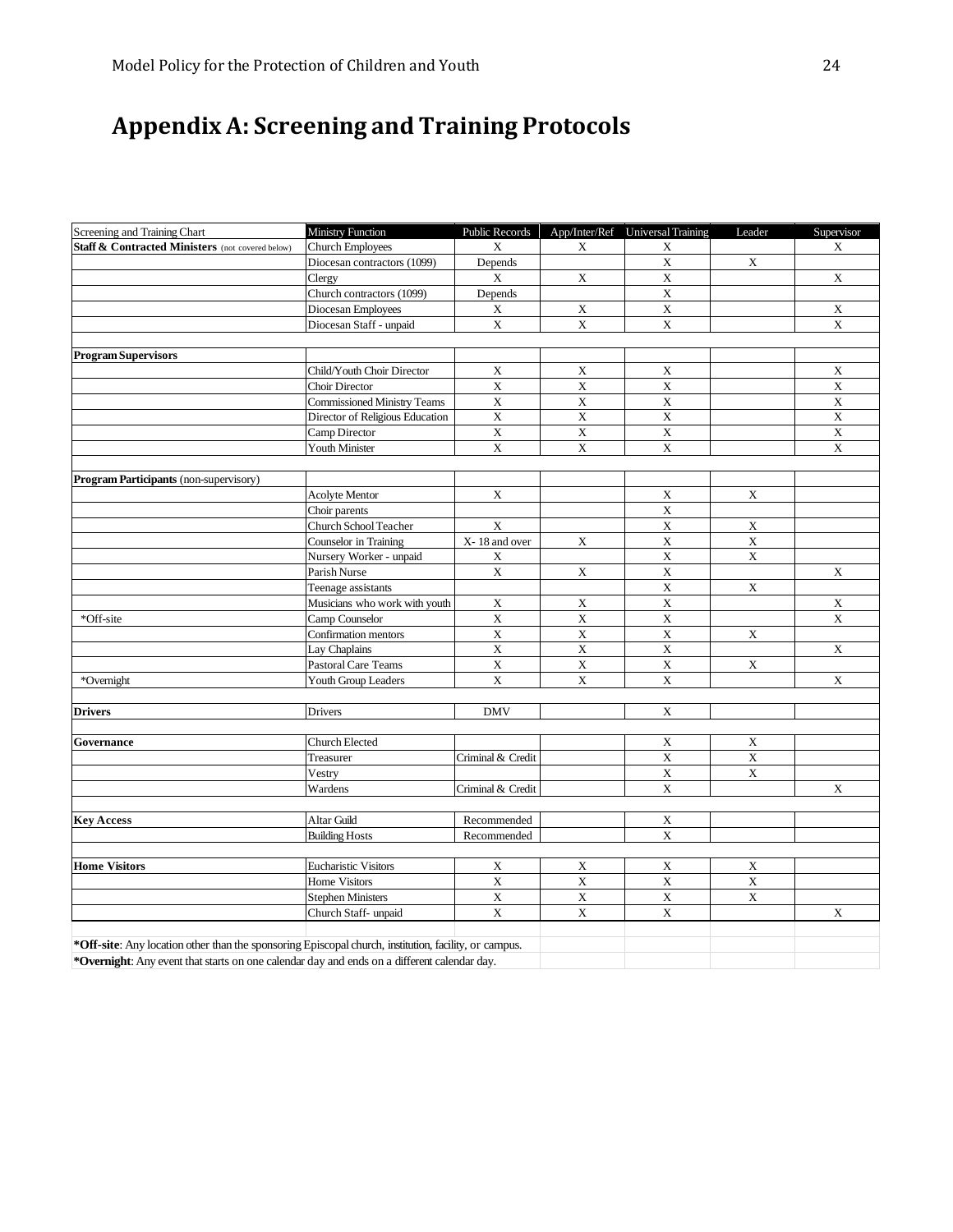## <span id="page-25-0"></span>**Appendix B: Safe Church Training Modules required by the Diocese of Bethlehem. and Required Pennsylvania Background Checks**

| Safe Church, Safe Communities - Course Selection & Background Check Requirements |                                                    |              |              |              |                                                                         |                      |                  |              |                       |               |              |              |                                         |                               |                                                                                  |                      |                          |         |
|----------------------------------------------------------------------------------|----------------------------------------------------|--------------|--------------|--------------|-------------------------------------------------------------------------|----------------------|------------------|--------------|-----------------------|---------------|--------------|--------------|-----------------------------------------|-------------------------------|----------------------------------------------------------------------------------|----------------------|--------------------------|---------|
|                                                                                  | $R =$ Recommended                                  |              |              |              |                                                                         |                      |                  |              |                       |               |              |              |                                         |                               | PA State Poince Chinama Resinance<br>Tenicolas Entrapan Documento de Ministropia |                      |                          |         |
|                                                                                  | $S = S$ uggested                                   |              |              |              | <b>Introduction of Thempson Manual Seconds</b>                          |                      |                  |              |                       |               |              |              |                                         |                               |                                                                                  |                      |                          |         |
|                                                                                  | P= Depends on your local<br>Policy                 |              |              |              |                                                                         |                      |                  |              |                       |               |              |              |                                         |                               |                                                                                  |                      |                          |         |
|                                                                                  | Background checks cannot                           |              |              |              |                                                                         |                      |                  |              |                       |               |              |              |                                         |                               |                                                                                  |                      |                          |         |
|                                                                                  | be run on minors.                                  |              |              |              |                                                                         |                      |                  |              |                       |               |              |              |                                         |                               |                                                                                  |                      |                          |         |
|                                                                                  |                                                    |              |              |              |                                                                         |                      |                  |              |                       |               |              |              |                                         |                               |                                                                                  |                      |                          |         |
|                                                                                  |                                                    |              |              |              |                                                                         |                      |                  |              |                       |               |              |              |                                         |                               |                                                                                  |                      |                          |         |
|                                                                                  |                                                    |              |              |              |                                                                         |                      |                  |              |                       |               |              |              |                                         |                               |                                                                                  |                      |                          |         |
|                                                                                  |                                                    |              |              |              |                                                                         |                      |                  |              |                       |               |              |              |                                         |                               |                                                                                  |                      |                          |         |
|                                                                                  |                                                    |              |              |              |                                                                         |                      | Inclusion        |              |                       | Bullying      | Reportinge   |              |                                         |                               |                                                                                  |                      | Credit Check             |         |
|                                                                                  |                                                    |              |              |              | <b>O estatistico para Rules de Posticies</b><br><b>Healthy Boundary</b> | I Power & Reddington | I Abuse & Negley |              | Antonia Relationships | Anti-Harsoner |              |              |                                         |                               | Eng Criminal Background Check                                                    | DINV Records Check++ | Application & Interprise |         |
| Clergy                                                                           | All Ordained Persons                               | R            | $\mathbb{R}$ | R            | $\mathbb{R}$                                                            | R                    | $\mathbb{R}$     | R            | R                     | R             | $\mathbb{R}$ | $\mathbb{R}$ | $\mathbb{R}$                            | $\mathbb{R}$                  |                                                                                  | $\mathbb{R}$         | $R$ (for<br>check        |         |
|                                                                                  |                                                    |              |              |              |                                                                         |                      |                  |              |                       |               |              |              |                                         |                               |                                                                                  |                      | signers)                 |         |
| Children's                                                                       | Children's Minister                                |              |              |              |                                                                         |                      |                  |              |                       |               |              |              |                                         |                               | ${\bf P}$                                                                        |                      |                          |         |
| Ministry                                                                         | Children's Choir Director                          |              |              |              |                                                                         |                      |                  |              |                       |               |              |              |                                         |                               |                                                                                  |                      |                          |         |
| Worker or                                                                        | Sunday School Teacher                              | R            | $\mathbb{R}$ | R            | S                                                                       |                      | $\mathbb{R}$     |              | R                     | R             | $\mathbb{R}$ | R            | $\mathbb{R}$                            | $\mathbb{R}$                  |                                                                                  | $\mathbb{R}$         |                          |         |
| Volunteer                                                                        | Nursery Staff or Volunteers                        |              |              |              |                                                                         |                      |                  |              |                       |               |              |              |                                         |                               |                                                                                  |                      |                          |         |
|                                                                                  | Parent Helper                                      |              |              |              |                                                                         |                      |                  |              |                       |               |              |              |                                         |                               | P                                                                                |                      |                          |         |
| Youth                                                                            | Youth Volunteers **<br>Youth Minister              |              |              |              |                                                                         |                      |                  |              |                       |               |              |              | $\mathbb{R}$                            | $\mathbb{R}$                  | $\mathbf{P}$<br>$\mathbf{P}$                                                     |                      |                          |         |
| Ministry                                                                         | Youth Choir Director                               |              |              |              |                                                                         |                      |                  |              |                       |               |              |              | $\mathbb{R}$                            | $\mathbb{R}$                  |                                                                                  |                      |                          |         |
| Worker or                                                                        | Sunday School Teacher                              |              |              |              |                                                                         |                      |                  |              |                       |               |              |              | $\mathbb{R}$                            | $\mathbb{R}$                  |                                                                                  |                      |                          |         |
| Volunteer                                                                        | Acolyte Leader                                     | R            | $\mathbb{R}$ | R            | S                                                                       | R                    | R                | $\mathbb{R}$ | S                     | R             | $\mathbb{R}$ | $\mathbb{R}$ | $\mathbb{R}$                            | $\mathbb{R}$                  |                                                                                  | $\mathbb{R}$         |                          |         |
|                                                                                  | Camp Counselor                                     |              |              |              |                                                                         |                      |                  |              |                       |               |              |              | $\mathbb{R}$                            | $\mathbb{R}$                  | P                                                                                |                      |                          |         |
|                                                                                  | Small Group Leader                                 |              |              |              |                                                                         |                      |                  |              |                       |               |              |              | $\mathbb{R}$                            | $\mathbb{R}$                  | $\mathbf{P}$                                                                     |                      |                          |         |
|                                                                                  | Youth Volunteers **<br><b>Confirmation Mentor</b>  |              |              |              |                                                                         |                      |                  |              |                       |               |              |              | $\mathbb{R}$<br>$\overline{\mathsf{R}}$ | ${\mathbb R}$<br>$\mathbb{R}$ | $\mathbf{P}$                                                                     |                      |                          |         |
| Elected                                                                          | <b>Elected Positions</b>                           |              |              |              |                                                                         |                      |                  |              |                       |               |              |              | $\mathbb{R}$                            | $\mathbb{R}$                  |                                                                                  |                      |                          |         |
| Positions                                                                        | Treasurer                                          |              |              |              |                                                                         |                      |                  |              |                       |               |              |              | $\overline{\mathsf{R}}$                 | $\mathbb{R}$                  |                                                                                  |                      | $R$ (for                 |         |
|                                                                                  | Vestry                                             | R            | $\mathbb{R}$ | $\mathbb{R}$ | $\mathbb{R}$                                                            | S                    | $\mathbb{R}$     | R            | $\mathbb{R}$          | R             | $\mathbb{R}$ | $\mathbb R$  | $\mathbb{R}$                            | $\mathbb{R}$                  |                                                                                  |                      | check<br>signers)        |         |
|                                                                                  | Wardens                                            |              |              |              |                                                                         |                      |                  |              |                       |               |              |              | $\mathbb{R}$                            | $\mathbb{R}$                  |                                                                                  |                      |                          |         |
|                                                                                  | <b>Convention Delegates</b>                        |              |              |              |                                                                         |                      |                  |              |                       |               |              |              |                                         |                               |                                                                                  |                      |                          |         |
| Key Holders                                                                      | Altar Guild<br>Renters                             | R            | $\mathbb{R}$ | R            |                                                                         |                      |                  |              |                       |               | $\mathbb{R}$ | $\mathbb{R}$ | $\mathbb{R}$                            | $\mathbb{R}$                  |                                                                                  |                      |                          |         |
| Lay                                                                              | <b>Eucharistic Visitors</b>                        |              |              |              |                                                                         |                      |                  |              |                       |               |              |              |                                         |                               | P                                                                                |                      |                          |         |
| Leadership                                                                       | Small Group Leaders                                |              |              |              |                                                                         |                      |                  |              |                       |               |              |              |                                         |                               |                                                                                  |                      |                          |         |
|                                                                                  | <b>Eucharistic Ministers</b>                       | R            | $\mathbb{R}$ | $\mathbb{R}$ | $\mathbb{R}$                                                            | R                    | $\mathbb{R}$     | $\mathbb{R}$ | $\mathbb{R}$          | R             | $\mathbb{R}$ | $\mathbb{R}$ | $\mathbb{R}$                            | $\mathbb{R}$                  |                                                                                  | R                    |                          |         |
|                                                                                  | Unpaid Church Staff                                |              |              |              |                                                                         |                      |                  |              |                       |               |              |              |                                         |                               |                                                                                  |                      | $R$ (for                 |         |
|                                                                                  |                                                    |              |              |              |                                                                         |                      |                  |              |                       |               |              |              |                                         |                               |                                                                                  |                      | check                    |         |
|                                                                                  | <b>Adult Choir/Music</b>                           |              |              |              |                                                                         |                      |                  |              |                       |               |              |              |                                         |                               |                                                                                  |                      | signers)                 |         |
| Other Paid<br>Church Staff                                                       | <b>Directors</b>                                   |              |              |              |                                                                         |                      |                  |              |                       |               |              |              |                                         |                               |                                                                                  |                      |                          |         |
|                                                                                  | Vergers                                            | R            | $\mathbb{R}$ | R            | $\mathbb{R}$                                                            | S                    |                  | R            | $\mathbb{R}$          | R             | $\mathbb{R}$ | R            | $\mathbb{R}$                            | $\mathbb{R}$                  |                                                                                  | $\mathbb{R}$         | $R$ (for<br>check        |         |
|                                                                                  | Sextons                                            |              |              |              |                                                                         |                      |                  |              |                       |               |              |              |                                         |                               |                                                                                  |                      | signers)                 |         |
|                                                                                  | Administrators                                     |              |              |              |                                                                         |                      |                  |              |                       |               |              |              |                                         |                               |                                                                                  |                      |                          |         |
| Other Youth                                                                      | Day Camp staff                                     |              |              |              |                                                                         |                      |                  |              |                       |               |              |              |                                         |                               | ${\bf P}$                                                                        | $\mathbb{R}$         |                          |         |
| & Children's                                                                     | <b>VBS</b> Volunteers                              |              |              |              |                                                                         |                      |                  |              |                       |               |              |              |                                         |                               |                                                                                  | $\mathbb{R}$         |                          |         |
| Ministries                                                                       | Sleepover Chaperones                               |              |              |              |                                                                         |                      |                  |              |                       |               |              |              |                                         |                               |                                                                                  | $\mathbb{R}$         |                          |         |
|                                                                                  | Camp Staff                                         | R            | R            | R            | $\mathbb{R}$                                                            | R                    | $\mathbb{R}$     | R            | R                     | R             | $\mathbb{R}$ | R            | $\mathbb{R}$                            | $\mathbb{R}$                  | $\mathbf{P}$                                                                     | $\mathbb{R}$         |                          |         |
|                                                                                  | Adult Leaders and                                  |              |              |              |                                                                         |                      |                  |              |                       |               |              |              |                                         |                               |                                                                                  |                      |                          |         |
|                                                                                  | Volunteers for Scouting<br>Troops (BSA, GSA, etc.) |              |              |              |                                                                         |                      |                  |              |                       |               |              |              |                                         |                               | P                                                                                |                      |                          |         |
| School Staff                                                                     | Administration & Staff                             |              |              |              |                                                                         |                      |                  |              |                       |               |              |              |                                         |                               |                                                                                  | $\mathbb{R}$         |                          |         |
| (Preschools,                                                                     | Teachers, Classroom                                |              |              |              |                                                                         |                      |                  |              |                       |               |              |              |                                         |                               |                                                                                  |                      |                          |         |
| Day Cares,                                                                       | Aides, & Library Staff                             |              |              |              |                                                                         |                      |                  |              |                       |               |              |              |                                         |                               |                                                                                  | $\mathbb{R}$         |                          |         |
| Elementary)                                                                      | Chaplains (both lay and                            |              |              |              |                                                                         |                      |                  |              |                       |               |              |              |                                         |                               |                                                                                  |                      |                          |         |
| These courses                                                                    | ordained)                                          |              |              |              |                                                                         |                      |                  |              |                       |               |              |              |                                         |                               |                                                                                  | $\mathbb{R}$         |                          |         |
| are                                                                              | Support Staff (Cafeteria                           |              |              |              |                                                                         |                      |                  |              |                       |               |              |              |                                         |                               |                                                                                  |                      |                          |         |
| recommended<br>in addition to                                                    | staff, bus drivers,                                | $\mathbb{R}$ | $\mathbb{R}$ | R            | $\mathbb{R}$                                                            | R                    | $\mathbb{R}$     | $\mathbb{R}$ | $\mathbb{R}$          | R             | $\mathbb{R}$ | $\mathbb{R}$ | $\mathbb{R}$                            | $\mathbb{R}$                  |                                                                                  | $\mathbb{R}$         |                          |         |
| any trainings                                                                    | custodial, security, etc)                          |              |              |              |                                                                         |                      |                  |              |                       |               |              |              |                                         |                               |                                                                                  |                      |                          |         |
| required by                                                                      | Employees & Volunteers                             |              |              |              |                                                                         |                      |                  |              |                       |               |              |              |                                         |                               |                                                                                  | $\mathbb{R}$         |                          |         |
| local                                                                            | Before & After School                              |              |              |              |                                                                         |                      |                  |              |                       |               |              |              |                                         |                               | P                                                                                | $\mathbb{R}$         |                          |         |
| regulations.                                                                     | Care/Program Staff                                 |              |              |              |                                                                         |                      |                  |              |                       |               |              |              |                                         |                               |                                                                                  |                      |                          |         |
|                                                                                  | Parent Volunteers                                  |              |              |              |                                                                         |                      |                  |              |                       |               |              |              |                                         |                               | ${\bf P}$                                                                        |                      |                          | Revised |
|                                                                                  | <b>Board of Directors</b>                          |              |              |              |                                                                         |                      |                  |              |                       |               |              |              |                                         |                               |                                                                                  |                      |                          | 6/21/22 |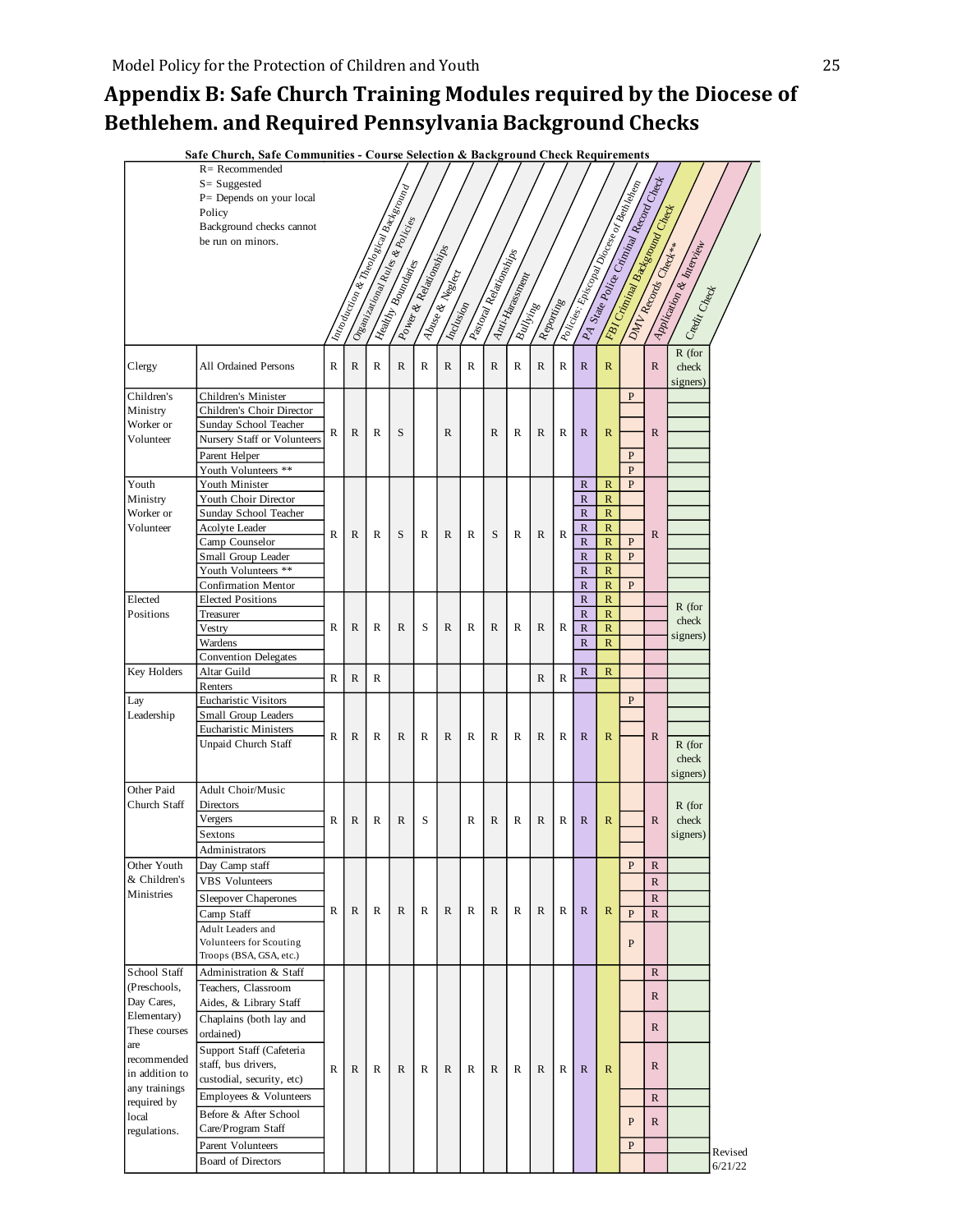### Model Policy for the Protection of Children and Youth 26 **Appendix C: Recommended Practices and Guidelines for Social Media and Electronic Communications for Children and Youth**

Social media shapes the lives of young people and has the potential to empower ministry. Behavior in the digital sphere is never private. Posted content may be used out of context and out of the control of the originating individuals and organizations, putting them at risk. In addition, these powerfully connective tools are subject to the same dynamic of unequal power and potential for abuse that present a risk in all ministry relationships. Churches face the challenge of identifying and proactively addressing areas of potential risk in social media use in the midst of rapidly evolving technology. The following recommended practices and guidelines are designed to be a flexible template for developing policies and covenants governing the safe use of social media and digital communication in ministry settings.

#### **General Information about Digital Communications**

- All communications sent digitally (email, social networking sites or platforms, notes, texts, or posts, etc.) are NOT CONFIDENTIAL and can be shared or reposted to others.
- Interactions in the virtual world need to be transparent; that is, occurring in such a way that it is easy for others to see what actions are performed.
- In the virtual world, healthy boundaries and safe church practices must be adhered to as they are in the physical world.
- In the virtual world, "friend" can mean anyone with whom you are willing to communicate through that medium. In the physical world, friend can mean much more in terms of intimacy, self-disclosure, mutuality, and expectations for relationship.
- Laws regarding mandated reporting of suspected abuse, neglect, or exploitation of children or youth apply in the virtual world as they do in the physical world. Check your local applicable laws.

#### **Recommended Practices and Guidelines for Churches and Organizations:**

- Establish a policy that outlines professional and institutional standards for profiles and interactions on social networking sites and platforms.
- Establish a policy of transparency regarding social media accounts. The best practice is to have the diocese, congregation, or organization create and "own" the social media accounts representing the diocese, congregation, or organization respectively and have multiple administrators and/or supervisors with access. If personal accounts are used, a system of monitoring should be established.
- Establish a policy regarding the identification or "tagging" of individuals in online photos or videos. For example, on Facebook, "tagging" someone in a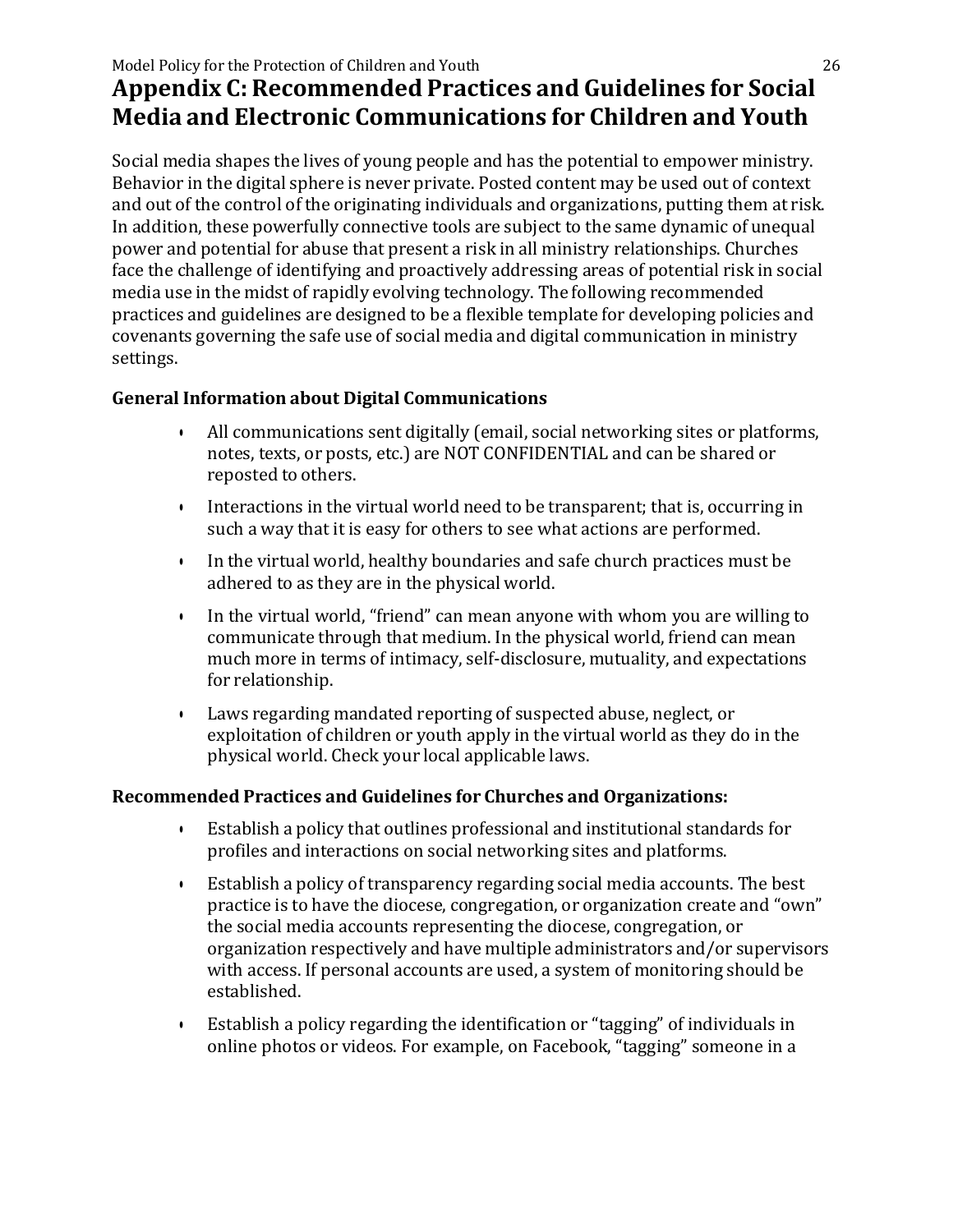photo or video creates a hyperlink to that person's profile page that can be clicked by anyone. The best practice is for the diocese, congregation, or organization not to identify or "tag" individuals. The "tagging" of children and youth should be prohibited. When written permission is provided by a parent/guardian, the captioning of photos or videos of minors may be permitted. The caption should not include the minor's full name, nor should it create a clickable link to someone's personal profile. A policy of whether or not an individual can "self-tag" in a diocese, congregation, or organization's online photo or video should also be established.

- A diocese, congregation, or organization does not have a responsibility to review or monitor the personal pages or groups that are not sponsored by that diocese, congregation, or organization, except as described in #2 above. The preceding statement should be included in the diocese, congregation, or organization's Social Media Policy.
- Email can be a good method of communication, and it also has the opportunity to be misunderstood. Having a clear understanding and procedure for responding to digital communication that raises concern is prudent for all. Best practices can include not responding immediately and sharing the communication with a supervisor before responding. Phone and face-to-face meetings are preferred when responding to emotionally driven communications or pastoral emergencies.
- When using photos and videos for ministry purposes, obtain a media release for each person and only post images that respect the dignity of every person depicted.
- Dioceses, congregations, or organizations must inform participants when they are being videoed because church buildings are not considered public space. Signs should be posted that indicate a service or activity will be broadcast when worship services or activities are streamed or distributed on the web or via other broadcast media.

#### **Recommended Practices and Guidelines for Interactions with Children and Youth:**

- Prudent judgement should be used in the time of day a child or youth is contacted through social media. Under normal circumstances, refrain from contact or exchanging texts, chats, or emails before 8:00 am or after 10:00 pm, unless it's an emergency.
- Privacy settings and personal boundaries should be implemented.
	- Create and use profiles on social networking sites that meet professional and institutional standards.
	- Do not submit connection requests (such as friend requests on Facebook or "Add Me" on Snapchat) to children or youth for personal interactions. Youth may not be able to decline such requests due to the disparity of power between youth and adults. Youth may ask to be "friends," and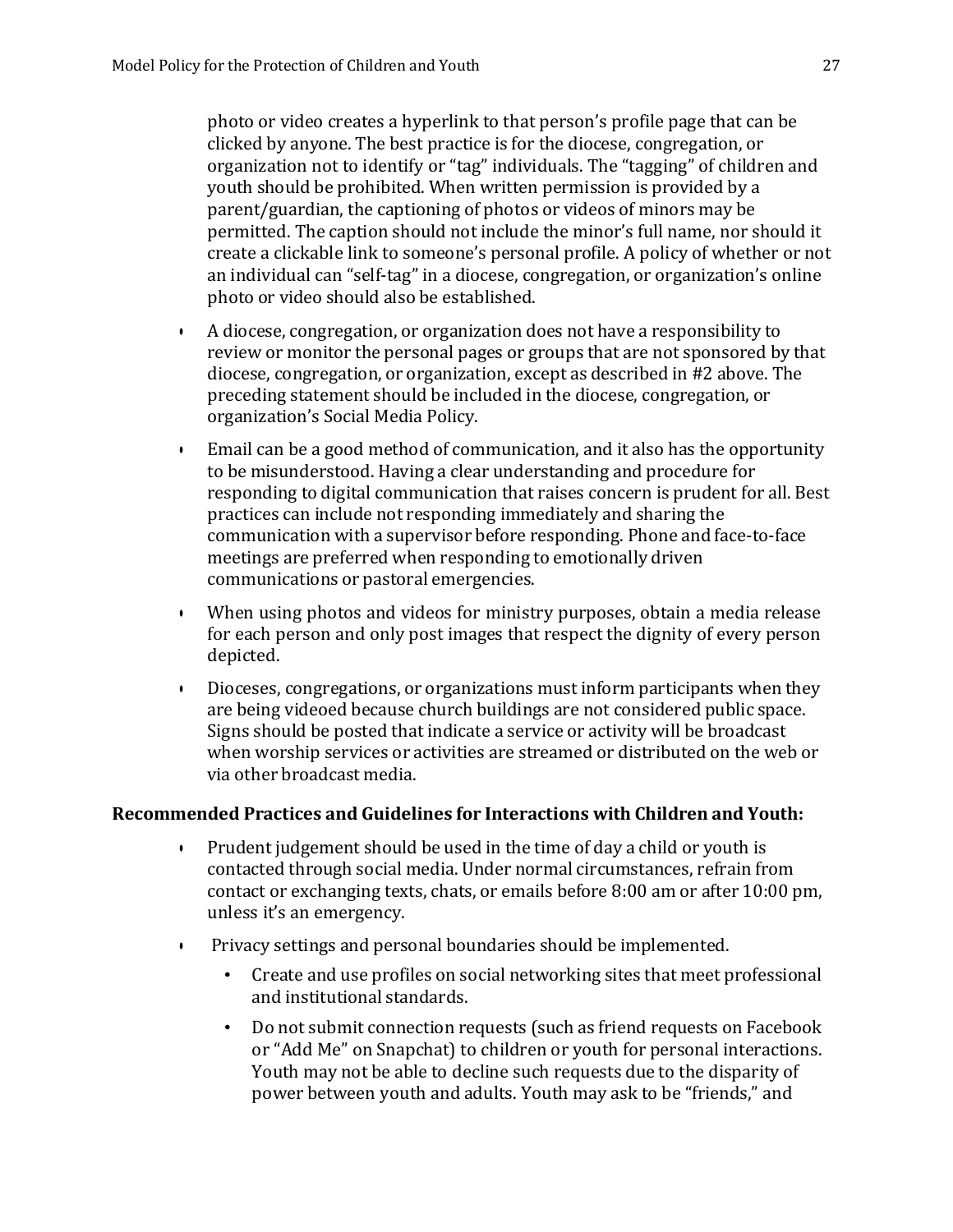adults should discern the nature of contact appropriate for healthy ministry.

- Apply privacy settings that are consistent with all children and youth, across all social networking sites and platforms. Avoid playing favorites or the appearance of playing favorites.
- Establish a regular ongoing and consistent system of review that focuses on settings, accessible content, photos, and videos to ensure compliance with professional and institutional standards.
- Inform parents of children and youth of social networking sites and platforms used within the ministry.
- When possible, send communication  $(1)$  to entire groups,  $(2)$  on an individual's "wall," or (3) in public areas, rather than in private messages. This includes photos, images and videos.
- When sending emails to a child or youth that contain personal or private information regarding that child or youth, a copy should be sent to the parents or guardians as well. Examples of these types of emails include: payment due information, specific medical requests or questions, etc. Mass emails sent to an entire group are not required to be copied to parents or guardians.
- Disclose **ongoing** digital pastoral communications (ie: e-mails, Facebook messages, texting, etc) with children and youth to a parent and/or a supervisor to determine when a referral to a professional provider or resource is needed.
- Create covenants to govern digital groups, which include:
	- Appropriate and inappropriate behavior of members (bullying, pictures that depict abuse, violence, illegal activities, sexual acts, etc.) and the consequence for inappropriate behavior;
	- Who may join and/or view group activity, when participants should leave the group and when/if the group will be disbanded;
	- Description of content that can be posted or published on the site or page;
	- A prohibition of "tagging" photos and videos of children and youth. However, the captioning of photos and videos is permissible with written permission from a parent or guardian;
	- Notification that mandatory reporting laws will be followed; and
	- Consequences for breaking the covenant.
- Delete inappropriate material posted in digital groups, address the behavior and report it, if necessary, in accordance with legal and institutional requirements.